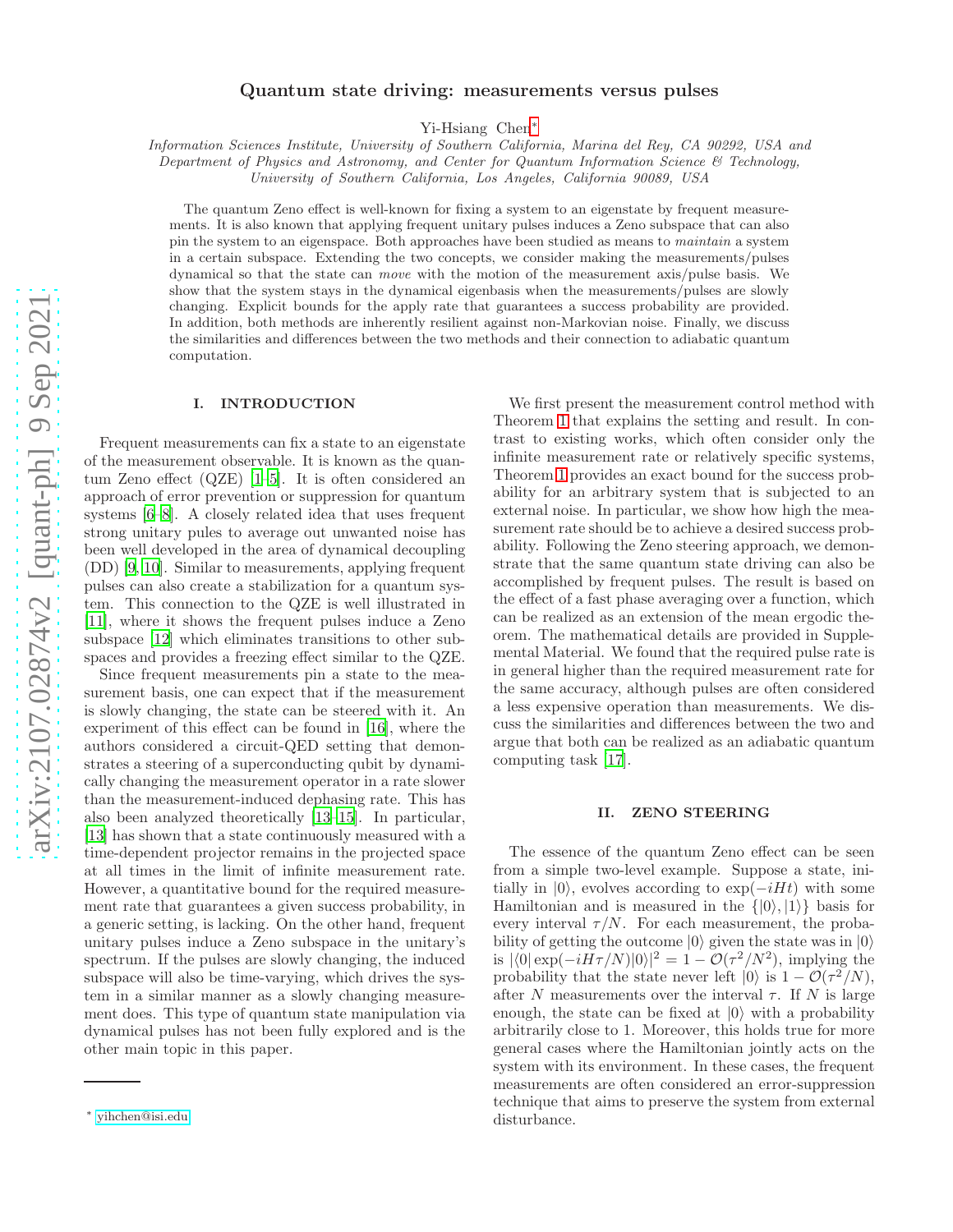Instead of using Zeno effect to keep the state from evolving, we consider time-dependent frequent measurements that drive the state along the measurement axis. Suppose a system  $S$  is frequently measured by a sequence of  $N$  measurements with projectors  ${\{\Pi_0, \Pi_0^{\perp}\}, \{\Pi_1, \Pi_1^{\perp}\}, \ldots, \text{ where each measurement axis}}$ is slightly rotated from the previous one, i.e.,  $\Pi_{i+1} =$  $e^{iK_jdt} \prod_j e^{-iK_jdt}$  with some generator  $K_j$ . If the system is initially in the projected space of  $\Pi_0$ , it becomes in the projected space of  $\Pi_N$ , in the large N limit. A stronger result also holds: the probability that the system always stays in the  $\Pi_i$  space approaches 1. If the system is subjected to an interaction with an environment  $B$  while being frequently measured, the probability of the system being in the final projected space  $\Pi_N$  can still approach 1. The following theorem summarizes these results.

<span id="page-1-0"></span>**Theorem 1.** Suppose a system with Hilbert space  $\mathcal{H}_S$  is interacting with an environment with Hilbert space  $\mathcal{H}_B$ via a joint Hamiltonian  $H_{SB} \in \mathcal{B}(\mathcal{H}_S \otimes \mathcal{H}_B)$ . Suppose we perform a sequence of N projective measurements  ${\{\Pi_j, \Pi_j^{\perp}\}}_{j=1}^N$  on the system with intervals  $\tau/N$ , where  $\Pi_j = \Pi_j \otimes I_B$  are some projectors acting only on the system. The projector at the  $(j + 1)$ th step is related to the projector at the jth step by

$$
\Pi_{j+1} = e^{iK_j \frac{\tau}{N}} \Pi_j e^{-iK_j \frac{\tau}{N}}
$$
\n(1)

with some Hermitian operators  $K_j = K_j \otimes I_B$  that rotate the measurement axis. The sequence of measurements is done over a duration  $\tau$ . If the joint system  $\rho \in \mathcal{B}(\mathcal{H}_S \otimes$  $\mathcal{H}_B$ ) is initially

$$
\rho(0) = \Pi_0 \rho(0) \Pi_0,\tag{2}
$$

then the probability that the final state  $\rho(\tau)$  is in the projected space of  $\Pi_N$  after N measurements is

$$
P(\rho(\tau) = \Pi_N \rho(\tau) \Pi_N) \ge 1 - \epsilon e^{\epsilon}, \tag{3}
$$

where

$$
\epsilon = \frac{4(K + ||H_{SB}||_{\infty})^2 \tau^2}{N} e^{2(K + ||H_{SB}||_{\infty})\tau/N} \tag{4}
$$

and  $K \equiv \max_{\forall j} \{||K_j||_{\infty}\}\$ and  $||\cdot||_{\infty}$  being the Schatten infinity norm.

This result partly resembles the Zeno effect in that Hamiltonian dynamics only affect probabilities in the second order of duration dt  $(=\tau/N)$ . In addition, the rotating measurement axis effectively produces another sequence of Hamiltonian driven evolutions for the state. After N measurements, the probability that the system never jumped to an orthogonal part is a product of conditional probabilities that each is  $1 - \mathcal{O}(dt^2)$ . Therefore, the probability of this event happening is  $1 - \mathcal{O}(\tau^2/N)$ , which approaches 1 at large N. The exact bound for this success probability requires more careful evaluations and is provided in Supplemental Material. Although the

bound holds for any set of parameters, it becomes meaningful only if  $\epsilon$  is sufficiently small. One can see that when  $\epsilon > 0.57$  the bound becomes negative and no longer provides any usefull information about the success probability. In this regime, it is also possible to experience the anti-Zeno effect [\[18](#page-4-12)[–22\]](#page-4-13), which states that a moderately small measurement rate can actually increase the decay rate.

Note that the  $H_{SB}$  can in general contain the environment's internal Hamiltonian  $H_B$ . However, it is intuitive that  $H_B$  should not affect the success probability since  $H_B$  commutes with the measurements and  $K_j$ . Therefore, we have

<span id="page-1-1"></span>Corollary 1. Follow from Theorem [1,](#page-1-0) if  $H_{SB}$  has components acting purely on the environment B, the success probability is independent of those terms, i.e.,

$$
P(\rho(\tau) = \Pi_N \rho(\tau) \Pi_N) \ge 1 - \epsilon e^{\epsilon}, \tag{5}
$$

where

$$
\epsilon = \frac{4(K + ||H_{SB\setminus B}||_{\infty})^2 \tau^2}{N} e^{2(K + ||H_{SB\setminus B}||_{\infty})\tau/N}, \quad (6)
$$

 $H_{SB\setminus B} = H_{SB} - H_B$ , and  $H_B$  has support only on B.

*Proof.* First note that  $[H_B, K_j] = [H_B, \Pi_j] = 0$  for all j. This implies  $\mathcal{L}_{SB}^m \mathcal{L}_j^n \Pi_j = \mathcal{L}_{SB\setminus B}^m \mathcal{L}_j^n \Pi_j$ , which leads to the result. □

Theorem [1](#page-1-0) can represent a control protocol that aims to steer the system to a final target space in  $\Pi_N$ . During the steering process, the system is affected by its environment with an interaction Hamiltonian  $H_{SB}$ . The measurement rate is identified as  $\lambda = N/\tau$  and

$$
\epsilon = 4(K + ||H_{SB}||_{\infty})\tau \frac{K + ||H_{SB}||_{\infty}}{\lambda} e^{2\frac{K + ||H_{SB}||_{\infty}}{\lambda}}.
$$
 (7)

The successful steering probability is at least  $1 - \epsilon e^{\epsilon}$ . When the measurement rate is large enough, i.e.,  $\lambda \gg$  $K + ||H_{SB}||_{\infty}$ , the success probability is  $1 - \mathcal{O}((K +$  $||H_{SB}||_{\infty}$ / $\lambda$ ). One can realize K as the steering rate of the control protocol, i.e.,  $K \sim ||\dot{\Pi}||_{\infty}$ , where  $||\dot{\Pi}||_{\infty}$  represents the rate at which the measurement axis changes with time. More specifically, in the continuum, we have

$$
\Pi(t + dt) = e^{iK(t)dt} \Pi(t) e^{-iK(t)dt}
$$
  
\n
$$
\implies ||\dot{\Pi}||_{\infty} \sim ||K(t)||_{\infty}.
$$
 (8)

 $||H_{SB}||_{\infty}$  represents the strength of the noise from the interaction between the system and the bath. Corollary [1](#page-1-1) shows that  $H_{SB}$  excludes the environment's internal Hamiltonian (but can include  $H<sub>S</sub>$  in general). One can also evaluate the measurement rate that guarantees a required success probability  $1 - \delta$ , i.e., the measurement rate achieving a required success probability  $1 - \delta$  is

$$
\lambda \ge \frac{2(K + ||H_{SB}||_{\infty})}{W\left(\frac{W(\delta)}{2(K + ||H_{SB}||_{\infty})\tau}\right)},\tag{9}
$$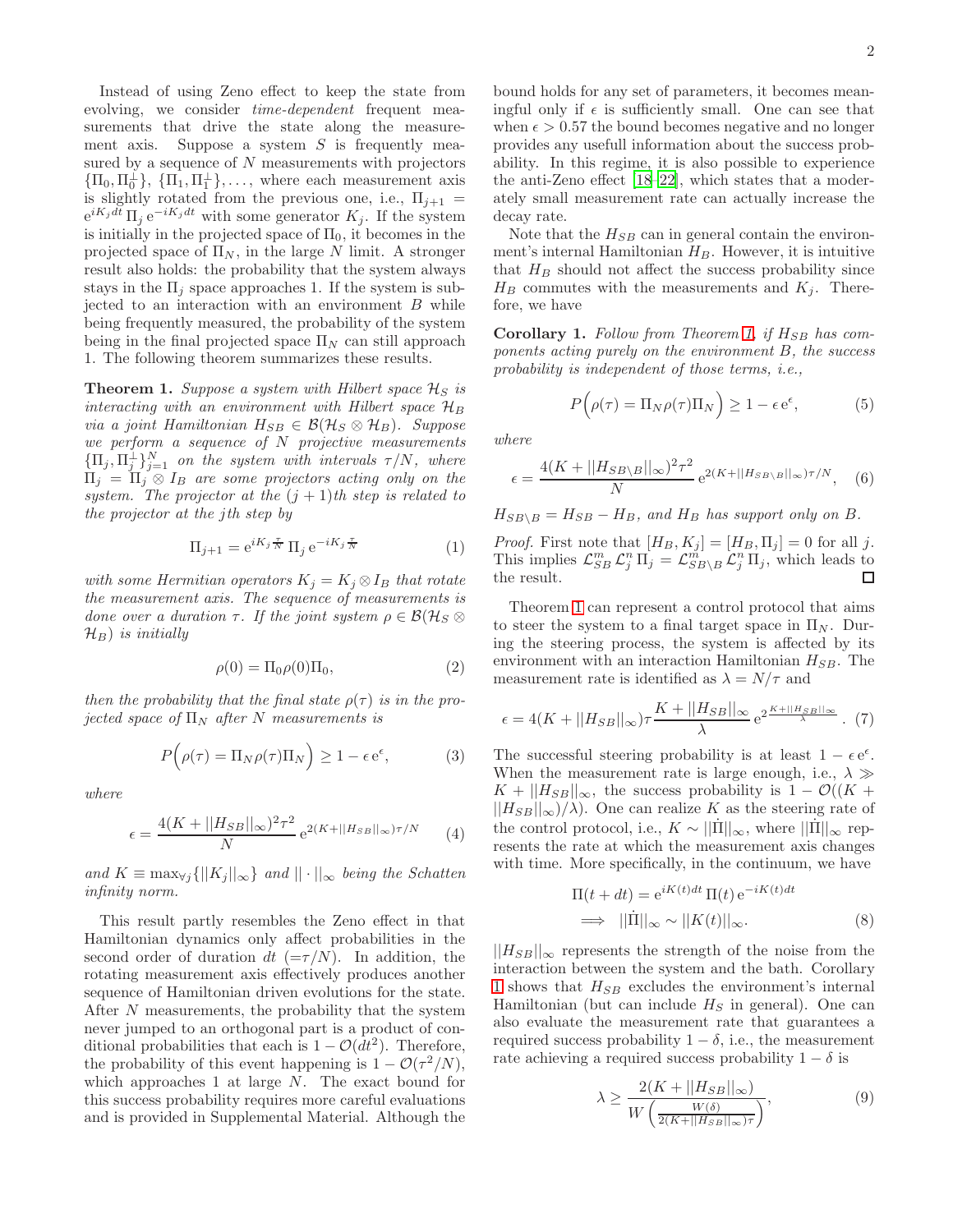where  $W(\cdot)$  is the Lambert W function, which is a monotonically increasing function in the  $\mathbb{R}^+$  domain [\[23\]](#page-4-14) and  $W(x) \to x$  when  $x \to 0$  and  $W(x) \to \log x$  when  $x \to \infty$ .

The original Zeno effect is recovered by making  $K_i = 0$ for all  $j$ , where the system "remains" in the projected space  $\Pi_0(=\Pi_N)$ .

### III. PULSE STEERING

It is shown in [\[11](#page-4-6), [24\]](#page-5-0) that applying frequent unitary pulses induces a Zeno subspace with respect to the unitary's spectrum. In light of this, we consider applying frequent unitary pulses in place of measurements. In particular, we examine whether the steering can be achieved with a weaker operation, i.e., using pulses rather than measurements. We show that the steering can still be achieved up to an arbitrary accuracy with a high enough pulse rate. To gain intuition behind the pulse control method, we first look at the cases where the pulse is changing according to a time-independent generator without any external noise affecting the state. And we extend the result to the most general cases where the pulse is changing according to a time-dependent generator and state is also subjected to an external noise while being steered.

Time-independent generator.— To gain intuition of this mechanism, we first consider the special cases where the generator of pulse's rotation is time-independent. Suppose the system is applied with a sequence of timevarying unitary pulses between intervals  $dt = \tau/N$ , i.e., the first pulse is  $U_1 = e^{iKdt} U e^{-iKdt}$ , and the second is  $U_2 = e^{iKdt} U_1 e^{-iKdt}$ , etc., where K is a Hermitian operator that generates the rotations of the pulses. The initial unitary U has a spectral decomposition  $\sum_{\mu} e^{-i\phi_{\mu}} \Pi_{\mu}$ .

After applying N pulses, the system becomes

$$
|\psi(Ndt)\rangle = U_N \cdots U_1 |\psi(0)\rangle
$$
  
= 
$$
\underbrace{e^{iKNdt} U e^{-iKNdt}}_{U_N} \underbrace{e^{iK(N-1)dt} U e^{-iK(N-1)dt}}_{U_{N-1}} \cdots |\psi(0)\rangle
$$
  
= 
$$
e^{iKNdt} (U e^{-iKdt})^{N-1} |\psi(0)\rangle
$$
 (10)

It is shown (e.g., Thm. 1 in [\[25](#page-5-1)]) that in the limit of  $N \to \infty$ ,

<span id="page-2-1"></span>
$$
\left(U e^{-iKdt}\right)^{N-1} \to U^N e^{-i\sum_{\mu} \Pi_{\mu} K \Pi_{\mu} \tau} \equiv U_Z,\qquad(11)
$$

where the subscript  $Z$  indicates the  $U$  induced Zeno subspace. This result is closely related to the Mean Ergodic Theorem [\[24](#page-5-0), [26](#page-5-2)], which says that averaging over all powers of a unitary will eliminate all the subspaces except the one with eigenvalue 1.

Suppose the initial state  $|\psi(0)\rangle$  is in the projected space of  $\Pi_{\nu}$ , i.e.,  $\langle \psi(0)|\Pi_{\nu} |\psi(0)\rangle = 1$ . Using Eq. [\(10\)](#page-2-0) and  $(11)$ , we see that after N pulses, the "weight" in the

rotated projected space  $\Pi_{\nu,N}$  is

$$
\langle \psi(Ndt)|\Pi_{\nu,N}|\psi(Ndt)\rangle
$$
  
=\langle \psi(Ndt)|e^{iKNdt}\Pi\_{\nu}e^{-iKNdt}|\psi(Ndt)\rangle  
\rightarrow \langle \psi(0)|U\_Z^{\dagger}\Pi\_{\nu}U\_Z|\psi(0)\rangle = \langle \psi(0)|\Pi\_{\nu}|\psi(0)\rangle = 1. (12)

This indicates the state is moved to the  $\Pi_{\nu}(\tau) = \Pi_{\nu,N}$ projected space after the sequence of pulses, i.e., the state initially in  $\Pi_{\nu}$  is dragged to the projected space  $\Pi_{\nu}(\tau)$  as the pulse evolves to  $\widetilde{U}_N = U(\tau) = \sum_{\mu} e^{-i\vec{\phi}_{\mu}} \Pi_{\mu}(\tau)$ .

#### A. Time-dependent generator and noise

Now we consider applying a sequence of time-varying pulses where the changes are generated by a timedependent generator  $K(t)$ . In addition, we assume the state is also affected by an external noise  $H_{SB}$  while we apply the pulses. Suppose the initial unitary  $U$  has a spectral decomposition  $\sum_{\mu} e^{-i\phi_{\mu}} \Pi_{\mu}$ . The first pulse is  $U_1 = e^{iK(0)dt} U e^{-iK(0)dt}$ , and the second is  $U_2 =$  $e^{iK(dt)dt} U_1 e^{-iK(dt)dt}$ , etc., where  $K(t)$  is a Hermitian operator that generates the rotations of the pulses and is analytic in its real an imaginary part. We denote the state  $|\psi\rangle$  the joint state vector that includes the system  $S$  and its environment  $B$ . The pulses  $U$  and generator K only act on  $S$ , and  $H_{SB}$  acts on both  $S$  and  $B$ .

<span id="page-2-2"></span>After N applications of the pulses, the state becomes

$$
|\psi(Ndt)\rangle = U_N e^{-iH_{SB}dt} \cdots U_1 e^{-iH_{SB}dt} |\psi(0)\rangle
$$
  
= 
$$
\prod_{\ell=0}^{N-1} e^{iK(\ell dt)dt} \prod_{\ell=0}^{N-1} U e^{-i\widetilde{K}(\ell dt)dt} |\psi(0)\rangle, (13)
$$

where  $\widetilde{K}(\ell dt)$  is a Hermitian operator satisfying

$$
e^{-iK(\ell dt)dt} = (14)
$$
  

$$
\left(\prod_{\ell'=0}^{\ell-1} e^{iK(\ell' dt)dt}\right)^{\dagger} e^{-iK(\ell dt)dt} e^{-iH_{SB}dt} \left(\prod_{\ell'=0}^{\ell-1} e^{iK(\ell' dt)dt}\right).
$$

<span id="page-2-0"></span>The product  $\prod$  assumes a descending order in time. Note that  $K(t)$  is another time-dependent Hermitian operator, which in general does not commute with itself at different times. Its analyticity in time is inherited from the exponential products of  $K(t)$ . Notice the difference between Eq. [\(10\)](#page-2-0) and [\(13\)](#page-2-2). In particular, for a timeindependent generator we have Eq. [\(11\)](#page-2-1), which is a consequence of Mean Ergodic Theorem, while in the timedependent case we have

$$
\prod_{\ell=0}^{N-1} U e^{-i\widetilde{K}(\ell\tau/N)\tau/N} \to U^N \mathcal{T} e^{-i\sum_{\mu} \int_0^{\tau} \Pi_{\mu} \widetilde{K}(s)\Pi_{\mu} ds} \equiv U_Z
$$
\n(15)

in the large N limit.  $\mathcal T$  is a descending time-ordered operator. This is proved in Identity 1 in Supplemental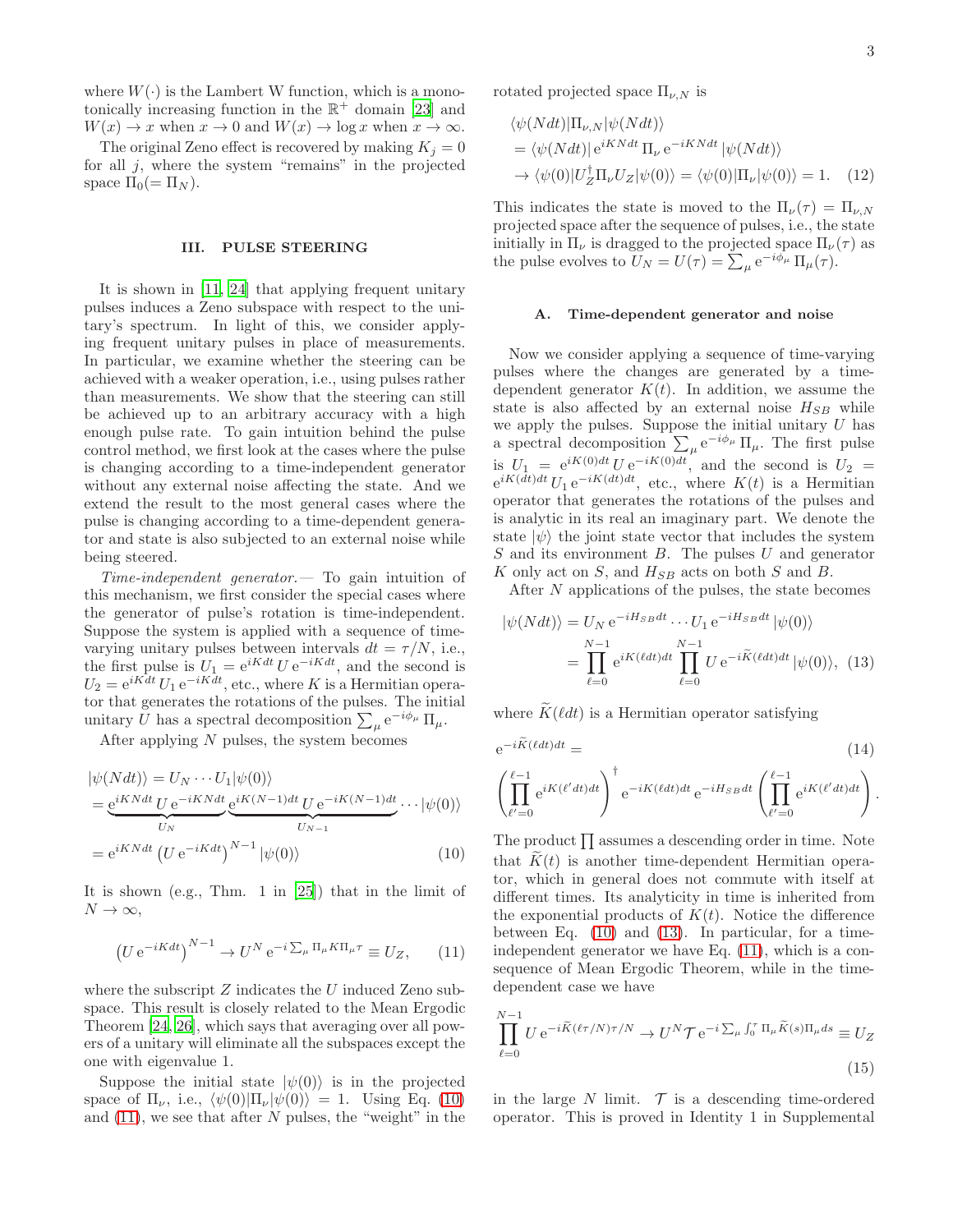Material. It uses an extension of Mean Ergodic Theorem, i.e.,  $\lim_{N\to\infty}(1/N)\sum_{\ell=0}^{N}f(\ell/N)e^{i\ell\phi} = 0$  for any analytic function  $f$  (see Lemma 2 in S. M.). One can see that the resulting operator  $U_Z$  also has a Zeno subspace with respect to  $U$ 's spectrum. Again, suppose the state  $|\psi(0)\rangle$  was initially in the projected space of  $\Pi_{\nu}$  (i.e.,  $\langle \psi(0)|\Pi_{\mu}|\psi(0)\rangle=1$ ). After the sequence of N pulses the projected space is rotated to  $\Pi_{\nu}(\tau) \equiv \Pi_{\nu,N} =$  $\left(\prod_{\ell=0}^{N-1} e^{iK(\ell dt)dt}\right) \prod_{\nu} \left(\prod_{\ell=0}^{N-1} e^{iK(\ell dt)dt}\right)^{\dagger}$ . The state after  $N$  pulses becomes

$$
|\psi(Ndt)\rangle \to \prod_{\ell=0}^{N-1} e^{iK(\ell dt)dt} U_Z |\psi(0)\rangle, \tag{16}
$$

and (recall  $\tau = N dt$ ) the weight in the  $\Pi_{\nu}(\tau)$  space becomes

$$
\langle \psi(\tau)|\Pi_{\nu}(\tau)|\psi(\tau)\rangle \to \langle \psi(0)|U_{Z}^{\dagger}\Pi_{\nu}U_{Z}|\psi(0)\rangle
$$
  
= 
$$
\langle \psi(0)|\Pi_{\nu}|\psi(0)\rangle = 1.
$$
 (17)

This shows that the system S, initially in the  $\Pi_{\nu}$  space, is moved to the  $\Pi_{\nu}(t)$  space after the operation. This provides a state manipulation method by using the concept of dynamical decoupling, but instead of aiming to decouple from environment, it uses time-varying pulses to steer the state to a desired space.

#### IV. DISCUSSION

We have shown that a target quantum state can be prepared via frequent measurements or pulses, even under the presence of noise. The measurement state preparation relies on the Zeno effect to pin the state onto the measurement axis and drag it while the measurement axis slowly changes. Similarly, frequent strong pulses induce a Zeno subspace that prohibits transitions to other subspaces. By slowly changing the pulses, the state stays in the time-changing subspace and evolves along the pulses to the target space. In the following, we discuss the similarities and differences between the two.

In general, applying measurements is considered a more expensive procedure comparing to applying unitaries — one would need to know the measurement basis to perform a measurement but unitaries pulses can be carried out without the knowledge of the spectrum. This may make using measurements sounds impractical at first. However, we can consider a scenario that the initial measurement is in some known basis and the measurement evolves according to  $\overline{\Pi}_l = i[K(t), \Pi_l]$ , where  $\Pi$ <sub>l</sub> are the projectors of the measurement and  $K(t)$  is some generator. Note that an operator Π satisfying  $\Pi = i[K(t), \Pi]$  evolves in the same way as in Theorem [1.](#page-1-0) Suppose  ${\Pi_l(0)}$  is some known measurement and the state is initially in the  $\Pi_r(0)$  space. We know that at time t the state will be in the  $\Pi_r(t)$  space even though we do not necessarily need to know  $\Pi_r(t)$ . Similarly, in the unitary pulse setting, the pulse U satisfies  $U = i[K(t), U]$ .

A state initially in an eigenspace of  $U(0)$  will be in the corresponding eigenspace of  $U(t)$  at time t. Again, we only know the initial pulse and how it evolves but we do not need to know explicitly what  $U(t)$  is. This is reminiscent of a quantum state satisfying a Schrödinger equation — we know the initial state and the Hamiltonian but we do not in general know what the state is at a particular time. This can have applications to quantum computing in a similar sense of adiabatic quantum computing (AQC) [\[17\]](#page-4-11). In AQC, we initially prepare a state in the ground state of an easy-to-prepare Hamiltonian, and the Hamiltonian is slowly changed to a target Hamiltonian that encodes the problem to be solved. If the rate of change is small enough, the state will be in the target ground state of the evolved Hamiltonian. In a similar sense, the slowly changing Hamiltonian is replaced with a slowly evolving measurement/pulse in the measurement/pulse steering scenario.

A more technical difference between the measurement and pulse steering is the rate at which we apply the measurements/pulses. To achieve a given accuracy (or success probability), the required pulse rate is in general higher than the required measurement rate. This is because measurements are intrinsically a stronger dephasing operation comparing to unitaries — each measurement completely eliminates the off-diagonal components while each unitary pulse does not. As a result, measurements provide a stronger fixing onto the basis. This difference is quantitatively reflected in the bounds of Theorem [1](#page-1-0) and the proof of Identity 1. In the measurement setting, the success probability is lower bounded by a quantity that depends only on the operator norm of the generator and that of the noise term, as shown in Theorem [1.](#page-1-0) However, in the pulse setting, the success probability depends on not only the norms but also the number of different eigenvalues of the pulse (see proof of Identity 1), which can depend on the system size. Although measurements are more efficient in terms of the apply rate, they are sometimes considered more expensive to carry out in reality, comparing to pulses. Nevertheless, the best use case for both approaches will be casting to an adiabatic evolution of the operator, i.e.,  $\Pi = i[K(t), \Pi]$ or  $U = i[K(t), U]$ , where the initial operation is easy to perform and the evolution of the operation is known and controllable.

## V. CONCLUSION

We have provided two methods to manipulate the evolution of a quantum state. The first method is by applying frequent measurements while slowly changing the measurement basis. The state will be fixed onto the basis and follow its movement. When the measurement rate is much larger than the rate at which the measurement axis changes and the norm of the noise, then the success probability approaches 1. A quantitative bound for the required measurement rate to achieve a success probabil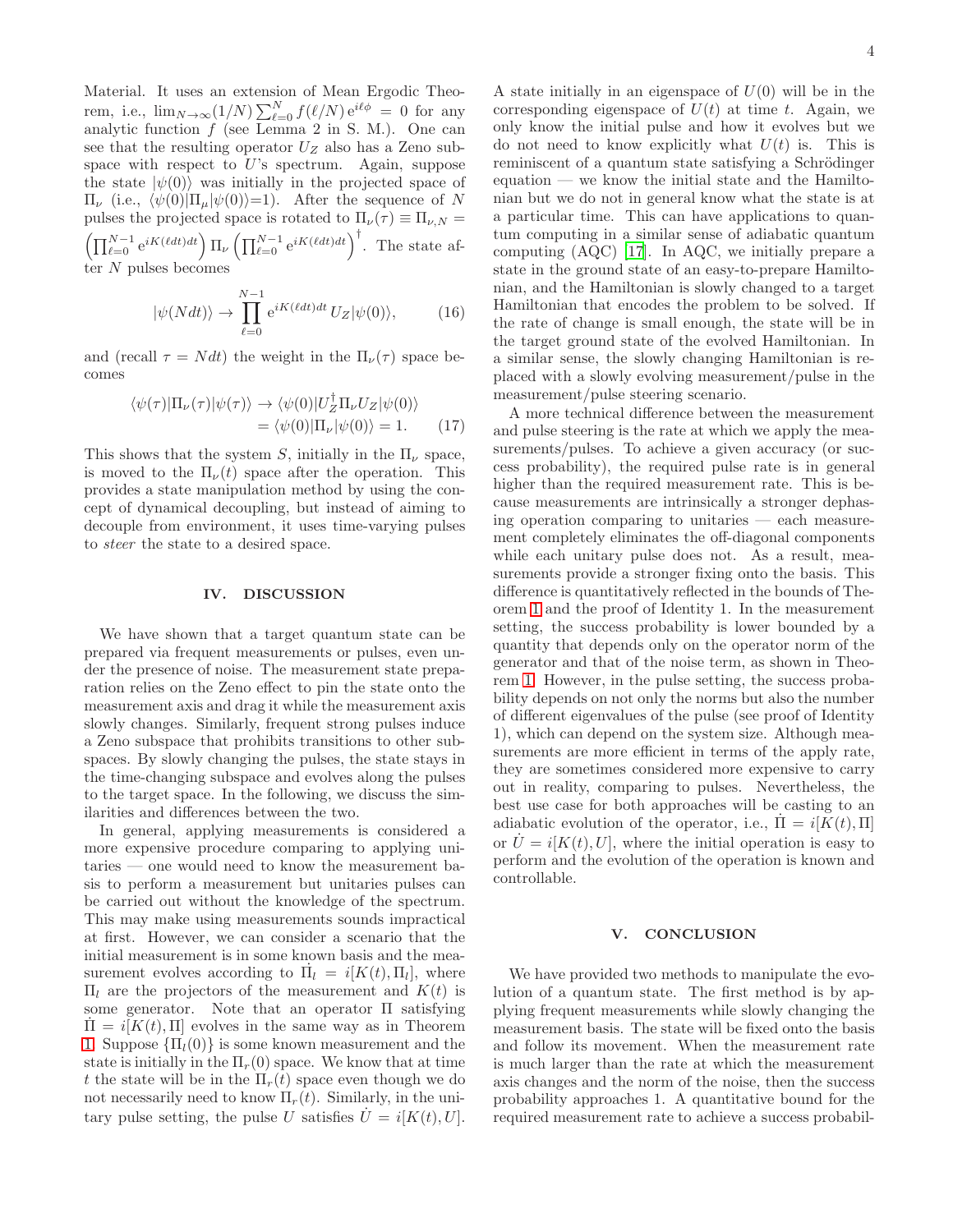ity is also provided. The second method is by applying frequent unitary pulses while the pulses are slowly changing. A state initially in an eigenspace of the initial pulse will be steered to the corresponding eigenspace of the final pulse. The weight in the correct final eigenspace approaches 1 as the pulse rate becomes much larger than the pulse change rate, the noise strength and the number of eigenvalues of the pulse. The measurement approach is an extension of quantum Zeno effect while the pulse method is a generalization of the idea of dynamical decoupling. We have also discussed the pros and cons between the two. In particular, the required measurement rate is less than the required pulse rate, but measurements can be harder to carry out comparing to pulses. Finally, we have shown that both methods can be mapped to a state preparation task in a similar sense of the adiabatic quantum computing. A nice bonus of them is that they can intrinsically suppress errors during the operations, in the same way as in the Zeno effect and dynamical decoupling.

Given the similar structure of adiabatic evolution and measurement/pulse driving, it would be interesting to

- <span id="page-4-0"></span>[1] B. Misra and E. C. G. Sudarshan, The zeno's paradox in quantum theory, [Journal of Mathematical Physics](https://doi.org/10.1063/1.523304) 18, 756 (1977), [https://doi.org/10.1063/1.523304.](https://arxiv.org/abs/https://doi.org/10.1063/1.523304)
- [2] X.-B. Wang, J. Q. You, and F. Nori, Quantum entanglement via two-qubit quantum zeno dynamics, Phys. Rev. A 77[, 062339 \(2008\).](https://doi.org/10.1103/PhysRevA.77.062339)
- [3] S. Maniscalco, F. Francica, R. L. Zaffino, N. Lo Gullo, and F. Plastina, Protecting entanglement via the quantum zeno effect, [Phys. Rev. Lett.](https://doi.org/10.1103/PhysRevLett.100.090503) 100, 090503 (2008).
- [4] F. Schäfer, I. Herrera, S. Cherukattil, C. Lovecchio, F. S. Cataliotti, F. Caruso, and A. Smerzi, Experimental realization of quantum zeno dynamics, [Nature Communications](https://doi.org/10.1038/ncomms4194) 5, 3194 (2014).
- <span id="page-4-1"></span>[5] B. Zhu, B. Gadway, M. Foss-Feig, J. Schachenmayer, M. L. Wall, K. R. A. Hazzard, B. Yan, S. A. Moses, J. P. Covey, D. S. Jin, J. Ye, M. Holland, and A. M. Rey, Suppressing the loss of ultracold molecules via the continuous quantum zeno effect, [Phys. Rev. Lett.](https://doi.org/10.1103/PhysRevLett.112.070404) 112, 070404 (2014).
- <span id="page-4-2"></span>[6] G. A. Paz-Silva, A. T. Rezakhani, J. M. Dominy, and D. A. Lidar, Zeno effect for quantum computation and control, [Phys. Rev. Lett.](https://doi.org/10.1103/PhysRevLett.108.080501) 108, 080501 (2012).
- [7] L. Vaidman, L. Goldenberg, and S. Wiesner, Error prevention scheme with four particles, Physical Review A 54[, R1745–R1748 \(1996\).](https://doi.org/10.1103/physreva.54.r1745)
- <span id="page-4-3"></span>[8] Y.-H. Chen and T. A. Brun, Continuous quantum error detection and suppression with pairwise local interactions, [Phys. Rev. Research](https://doi.org/10.1103/PhysRevResearch.2.043093) 2, 043093 (2020).
- <span id="page-4-4"></span>[9] L. Viola and S. Lloyd, Dynamical suppression of decoherence in two-state quantum systems, [Phys. Rev. A](https://doi.org/10.1103/PhysRevA.58.2733) 58, 2733 (1998).
- <span id="page-4-5"></span>[10] L. Viola, Quantum control via encoded dynamical decou-pling, Phys. Rev. A 66[, 012307 \(2002\).](https://doi.org/10.1103/PhysRevA.66.012307)
- <span id="page-4-6"></span>[11] P. Facchi, D. A. Lidar, and S. Pascazio, Unification

explore a deeper connection between them and possibly discover a unified framework to describe these phenomena. On the more practical side, an immediate direction to pursue would be to verify the pulse steering method in experiment, for small systems, as the measurement steering method for a single qubit has been demonstrated in [\[16\]](#page-4-8). With the rapid development in the quantum computing sector, new platforms have been actively proposed and studied. The dynamical measurement/pulse protocols can provide new control capabilities for systems with continuously tunable measurements or pulses.

### ACKNOWLEDGMENTS

The author would like to thank Daniel Lidar's mentioning of the connection to dynamical decoupling and valuable comments by Todd Brun and Itay Hen. This work is supported by the U.S. Department of Energy (DOE), Office of Science, Basic Energy Sciences (BES) under Award No. DE-SC0020280.

of dynamical decoupling and the quantum zeno effect, Phys. Rev. A 69[, 032314 \(2004\).](https://doi.org/10.1103/PhysRevA.69.032314)

- <span id="page-4-7"></span>[12] P. Facchi and S. Pascazio, Quantum zeno subspaces, [Phys. Rev. Lett.](https://doi.org/10.1103/PhysRevLett.89.080401) 89, 080401 (2002).
- <span id="page-4-9"></span>[13] A. P. Balachandran and S. M. Roy, Quantum anti-zeno paradox, [Phys. Rev. Lett.](https://doi.org/10.1103/PhysRevLett.84.4019) 84, 4019 (2000).
- [14] A. Pechen, N. Il'in, F. Shuang, and H. Rabitz, Quantum control by von neumann measurements, Phys. Rev. A 74[, 052102 \(2006\).](https://doi.org/10.1103/PhysRevA.74.052102)
- <span id="page-4-10"></span>[15] F. Shuang, M. Zhou, A. Pechen, R. Wu, O. M. Shir, and H. Rabitz, Control of quantum dynamics by optimized measurements, Phys. Rev. A 78[, 063422 \(2008\).](https://doi.org/10.1103/PhysRevA.78.063422)
- <span id="page-4-8"></span>[16] S. Hacohen-Gourgy, L. P. García-Pintos, L. S. Martin, J. Dressel, and I. Siddiqi, Incoherent qubit control using the quantum zeno effect, [Phys. Rev. Lett.](https://doi.org/10.1103/PhysRevLett.120.020505) 120, 020505 (2018).
- <span id="page-4-11"></span>[17] T. Albash and D. A. Lidar, Adiabatic quantum computation, [Rev. Mod. Phys.](https://doi.org/10.1103/RevModPhys.90.015002) 90, 015002 (2018).
- <span id="page-4-12"></span>[18] A. G. Kofman and G. Kurizki, Acceleration of quantum decay processes by frequent observations, Nature 405[, 546 \(2000\).](https://doi.org/10.1038/35014537)
- [19] M. C. Fischer, B. Gutiérrez-Medina, and M. G. Raizen, Observation of the quantum zeno and anti-zeno effects in an unstable system, [Phys. Rev. Lett.](https://doi.org/10.1103/PhysRevLett.87.040402) 87, 040402 (2001).
- [20] K. Koshino and A. Shimizu, Quantum zeno effect by general measurements, [Physics Reports](https://doi.org/https://doi.org/10.1016/j.physrep.2005.03.001) 412, 191 (2005).
- [21] P.-W. Chen, D.-B. Tsai, and P. Bennett, Quantum zeno and anti-zeno effect of a nanomechanical resonator measured by a point contact, Phys. Rev. B 81[, 115307 \(2010\).](https://doi.org/10.1103/PhysRevB.81.115307)
- <span id="page-4-13"></span>[22] K. Fujii and K. Yamamoto, Anti-zeno effect for quantum transport in disordered systems, Phys. Rev. A 82[, 042109 \(2010\).](https://doi.org/10.1103/PhysRevA.82.042109)
- <span id="page-4-14"></span>[23] R. M. Corless, G. H. Gonnet, D. E. G. Hare, D. J. Jeffrey, and D. E. Knuth, On the lambertw function,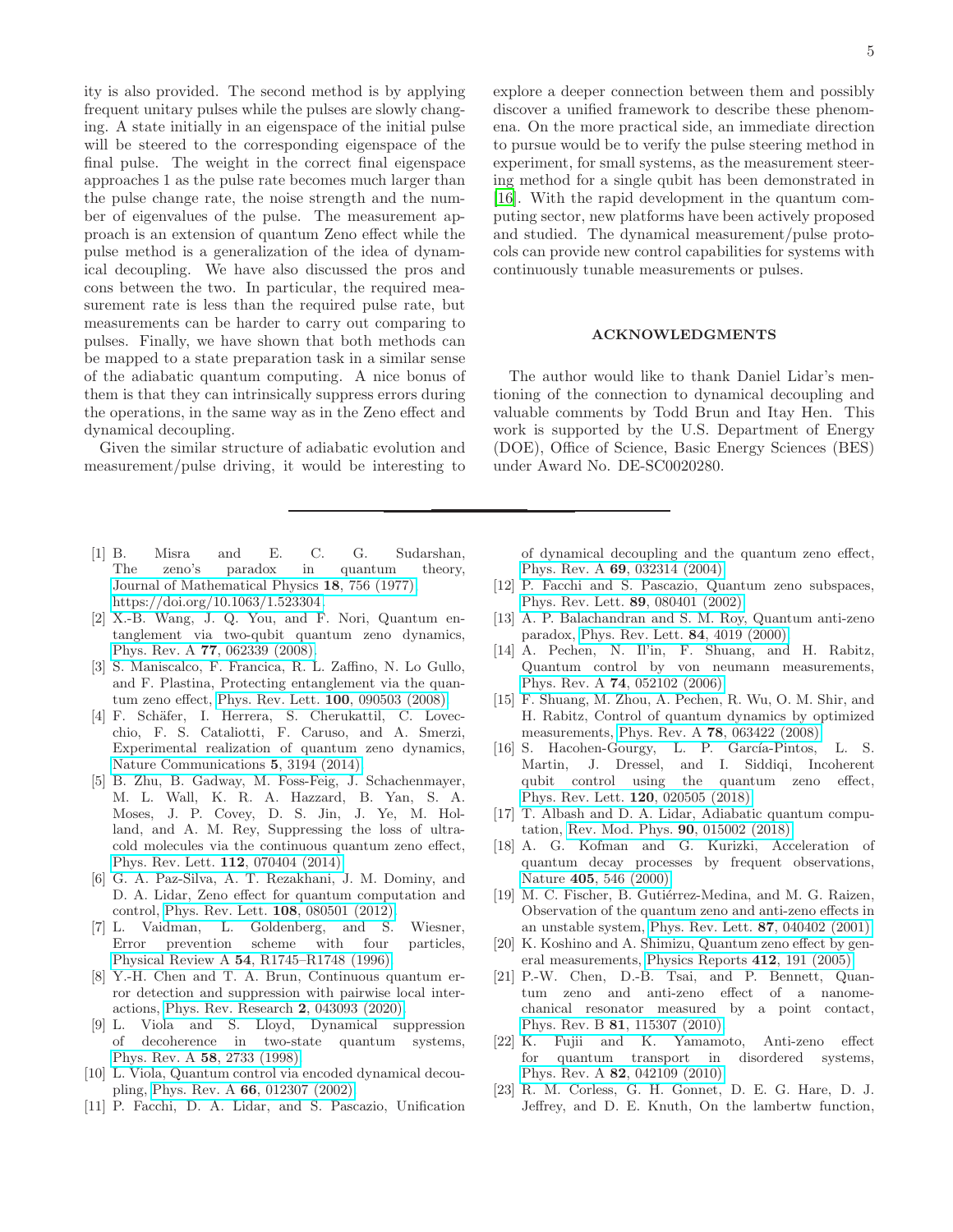[Advances in Computational Mathematics](https://doi.org/10.1007/BF02124750) 5, 329 (1996).

- <span id="page-5-0"></span>[24] J. Z. Bernád, Dynamical control of quantum systems in the context of mean ergodic theorems, [Journal of Physics A: Mathematical and Theoretical](https://doi.org/10.1088/1751-8121/aa5576) 50, 065303 (2017). [Elsevier Science, 1980].
- <span id="page-5-1"></span>[25] D. Burgarth, P. Facchi, G. Gramegna, and S. Pascazio, Generalized product formulas and quantum control,

[Journal of Physics A: Mathematical and Theoretical](https://doi.org/10.1088/1751-8121/ab4403) 52, 435301 (2019).

- <span id="page-5-2"></span>[26] M. Reed, B. Simon, A. P. (Londyn), and A. P. (Londyn).,
- [I: Functional Analysis](https://books.google.com/books?id=bvuRuwuFBWwC), Methods of Modern Mathemati-
-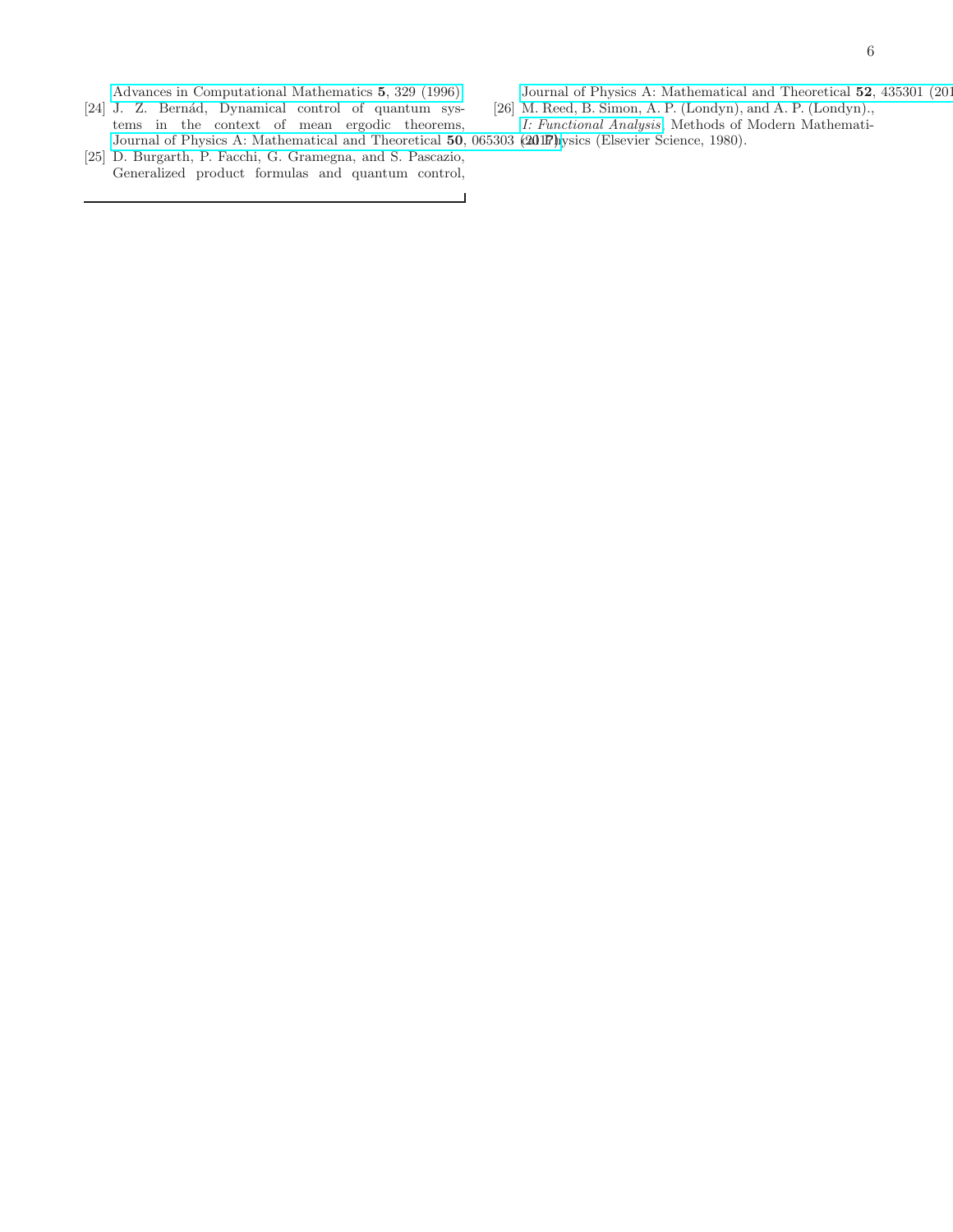# Supplemental Material

### PROOF OF THEOREM 1

Here, we provide a detailed proof for the Theorem 1 in the main context. We begin by evaluating the probability of success for the first step, and we bound the conditional probabilities between each step. By noticing that the final success probability is lowered bounded by the particular case where we got all outcomes Π, we obtain the bound given in Theorem 1.

The joint state  $\rho$  is initially in the projected space of  $\Pi_0$ . For the first step, it evolves unitarily for a duration  $\tau/N$ and is projectively measured with the measurement  ${\Pi_1, \Pi_1^{\perp}}$ . For simplicity, we denote  $dt = \tau/N$ . The probability of obtaining the outcome  $\Pi_1$  from the first measurement is

$$
P(\Pi_1) = \text{Tr} \left[ \Pi_1 e^{\mathcal{L}_{SB} dt} \rho(0) \Pi_1 \right] = \text{Tr} \left[ e^{iK_0 dt} \Pi_0 e^{-iK_0 dt} e^{\mathcal{L}_{SB} dt} \rho(0) \right] = \text{Tr} \left[ \Pi_0 e^{\mathcal{L}_0 dt} e^{\mathcal{L}_{SB} dt} \rho(0) \right],\tag{18}
$$

where  $\mathcal{L}_{SB}(\cdot) \equiv -i[H_{SB}, \cdot]$  and  $\mathcal{L}_j(\cdot) \equiv -i[K_j, \cdot]$  with  $j = 0, \dots, N-1$ . Expanding  $P(\Pi_1)$  to the first order of dt, we observe

$$
P(\Pi_1) = \text{Tr} [\Pi_0 \rho(0)] + \text{Tr} [\Pi_0 \mathcal{L}_0 \rho(0)] dt + \text{Tr} [\Pi_0 \mathcal{L}_{SB} \rho(0)] dt + \mathcal{O}(dt^2)
$$
  
=  $1 - i \underbrace{\text{Tr}[\Pi_0[K_0, \rho(0)]]}_{0} dt - i \underbrace{\text{Tr}[\Pi_0[H_{SB}, \rho(0)]]}_{0} dt + \mathcal{O}(dt^2),$  (19)

where  $\Pi_0 \rho(0) \Pi_0 = \rho(0)$  and  $Tr[A[B, C]] = Tr[B[A, C]]$  are used. We see that the probability of  $\rho$  being in the projected space of  $\Pi_1$  after the first measurement is  $1 - \mathcal{O}(dt^2)$ .

We can evaluate the probability of getting the outcome  $\Pi_{j+1}$  given the previous outcome being  $\Pi_j$  as,

$$
P(\Pi_{j+1}|\Pi_j) = \text{Tr} [\Pi_{j+1} e^{C_{SB} dt} \rho(jdt) \Pi_{j+1}] = \text{Tr} [\Pi_j e^{C_j dt} e^{C_{SB} dt} \rho(jdt)]
$$
  
\n
$$
= \text{Tr} [\Pi_j e^{-iK_j dt} e^{-iH_{SB} dt} \rho(jdt) e^{iH_{SB} dt} e^{iK_j dt}]
$$
  
\n
$$
= \text{Tr} [\rho(jdt) e^{iH_{SB} dt} e^{iK_j dt} \Pi_j e^{-iK_j dt} e^{-iH_{SB} dt}]
$$
  
\n
$$
= \text{Tr} [\rho(jdt) \Pi_j] + i \text{Tr} [\rho(jdt) [K_j, \Pi_j]] dt + i \text{Tr} [\rho(jdt) [H_{SB}, \Pi_j]] dt + \text{Tr} [\rho(jdt) \sum_{n+m\geq 2}^{\infty} \frac{(-\mathcal{L}_{SB} dt)^m (-\mathcal{L}_j dt)^n}{m!} \Pi_j]
$$
  
\n
$$
\equiv 1 + R_2 = 1 - |R_2|,
$$
\n(20)

where  $\Pi_i \rho(jdt) \Pi_j = \rho(jdt)$  is used and we denote

$$
R_2 \equiv \text{Tr}\left[\rho(jdt) \sum_{n+m\geq 2}^{\infty} \frac{(-\mathcal{L}_{SB} dt)^m}{m!} \frac{(-\mathcal{L}_j dt)^n}{n!} \Pi_j\right]
$$

the remainder of the expansion starting from the second order of  $dt$ . Since probability is upper bounded by 1, it must be true that  $R_2 \leq 0$ .  $|R_2|$  can be upper bounded by

$$
|R_2| = \left| \text{Tr} \left[ \rho(jdt) \sum_{n+m\geq 2}^{\infty} \frac{(-\mathcal{L}_{SB} dt)^m}{m!} \frac{(-\mathcal{L}_j dt)^n}{n!} \Pi_j \right] \right|
$$
  

$$
\leq \sum_{n+m\geq 2}^{\infty} \left| \text{Tr} \left[ \rho(jdt) \frac{(\mathcal{L}_{SB} dt)^m}{m!} \frac{(\mathcal{L}_j dt)^n}{n!} \Pi_j \right] \right|
$$
  

$$
\leq \sum_{n+m\geq 2}^{\infty} \frac{(dt)^{n+m}}{m!n!} \underbrace{||\rho(jdt)||_1}_{1} ||\mathcal{L}_{SB}^m \mathcal{L}_j^n \Pi_j||_{\infty},
$$
 (21)

where  $\|\cdot\|_1$  and  $\|\cdot\|_{\infty}$  are the Schatten 1-norm and  $\infty$ -norm respectively and the property  $|\text{Tr}[AB]|\leq ||A||_1||B||_{\infty}$ is used. The term  $\left\|\mathcal{L}_{SB}^m \mathcal{L}_{j}^n \Pi_j\right\|_{\infty}$  can be bounded by

$$
\left| \left| \mathcal{L}_{SB}^{m} \mathcal{L}_{j}^{n} \Pi_{j} \right| \right|_{\infty} \leq \left| \left| 2H_{SB} \right| \right|_{\infty}^{m} \left| \left| 2K_{j} \right| \right|_{\infty}^{n} \left| \left| \Pi_{j} \right| \right|_{\infty} \leq \left| \left| 2H_{SB} \right| \right|_{\infty}^{m} \left( 2K \right)^{n}, \tag{22}
$$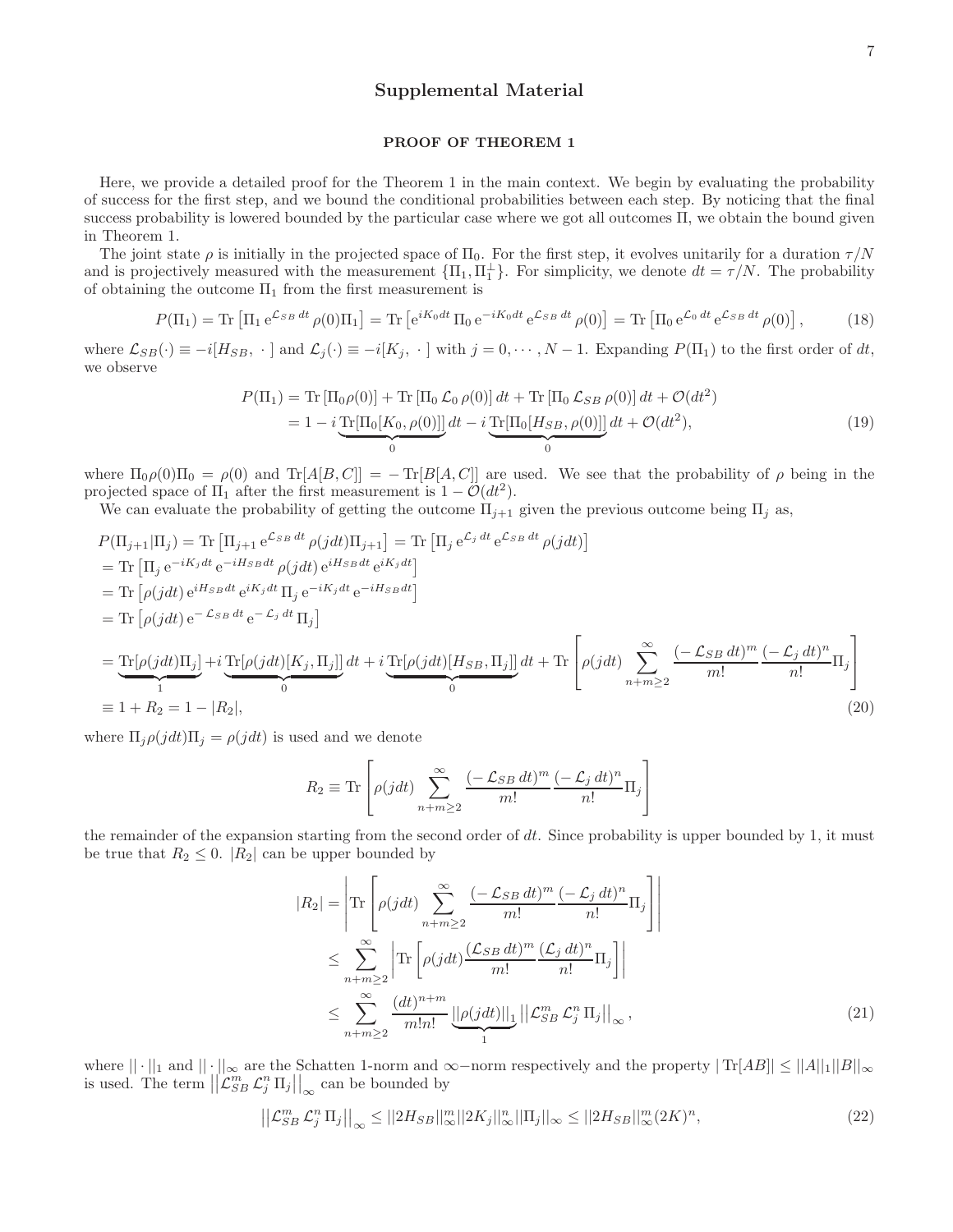where  $||\mathcal{L}(\cdot)||_{\infty} = ||[H, \cdot]||_{\infty} \leq 2||H||_{\infty}|| \cdot ||_{\infty}$  is repeatedly used for  $\mathcal{L}_{SB}^m$  and  $\mathcal{L}_j^n$ , and  $K \equiv \max_{\forall j} ||K_j||_{\infty}$ . The remainder becomes

$$
|R_2| \le \sum_{n+m\ge 2}^{\infty} \frac{(dt)^{n+m}}{m!n!} ||2H_{SB}||_{\infty}^m (2K)^n
$$
  
=  $e^{2(||H_{SB}||_{\infty} + K)dt} - 1 - 2(||H_{SB}||_{\infty} + K)dt$   

$$
\le 4(||H_{SB}||_{\infty} + K)^2 dt^2 e^{2(||H_{SB}||_{\infty} + K)dt} \equiv \frac{\epsilon}{N},
$$
 (23)

where the final inequality follows from Taylor's remainder theorem for exponential functions and we define

$$
\epsilon \equiv N4(||H_{SB}||_{\infty} + K)^2 dt^2 e^{2(||H_{SB}||_{\infty} + K)dt}.
$$
\n(24)

 $\overline{\phantom{0}}$ 

Therefore, we have

$$
P(\Pi_{j+1}|\Pi_j) = 1 - |R_2| \ge 1 - \frac{\epsilon}{N}.
$$
\n(25)

We see that the probability of the state being in the space of  $\Pi_{j+1}$  given it was in the space of  $\Pi_j$  is at least  $\epsilon/N$  close to 1. Hence, the probability that we obtain the outcome  $\Pi_N, \Pi_{N-1}, \cdots, \Pi_1$  for the N projective measurements is

$$
P\left(\text{getting } \Pi_j \text{ for every measurement } \{\Pi_j, \Pi_j^{\perp}\}\right)
$$
\n
$$
= P\left(\Pi_N|\Pi_{N-1}\right)P\left(\Pi_{N-1}|\Pi_{N-2}\right)\cdots P\left(\Pi_1\right)
$$
\n
$$
\geq \left(1 - \frac{\epsilon}{N}\right)^N = \sum_{\ell=0}^N {N \choose \ell} \left(-\frac{\epsilon}{N}\right)^{\ell}
$$
\n
$$
\geq 1 - \sum_{\ell=1}^N {N \choose \ell} \left(\frac{\epsilon}{N}\right)^{\ell} = 1 - \sum_{\ell=1}^N \frac{\epsilon^{\ell}}{\ell!} \underbrace{N N - 1}_{N} \cdots \underbrace{N - \ell + 1}_{N}
$$
\n
$$
\geq 1 - \sum_{\ell=1}^N \frac{\epsilon^{\ell}}{\ell!} = 1 + 1 - \sum_{\ell=0}^N \frac{\epsilon^{\ell}}{\ell!} \geq 1 + 1 - e^{\epsilon}
$$
\n
$$
\geq 1 - \epsilon e^{\epsilon}, \tag{26}
$$

where the Taylor's remainder theorem for exponentials is used again for the final inequality. From this, we can conclude that the probability of the state being in the  $\Pi_N$  space is at least  $\epsilon e^{\epsilon}$  close to 1, i.e.,

$$
P\left(\rho(Ndt) = \Pi_N \rho(Ndt) \Pi_N\right) \ge P\left(\Pi_N|\Pi_{N-1}\right) P\left(\Pi_{N-1}|\Pi_{N-2}\right) \cdots P\left(\Pi_1\right) \ge 1 - \epsilon e^{\epsilon}.
$$
\n(27)

Replacing with  $dt = \tau/N$ , we obtain

 $\overline{ }$ 

$$
P(\rho(\tau) = \Pi_N \rho(\tau) \Pi_N) \ge 1 - \epsilon e^{\epsilon}, \tag{28}
$$

where

$$
\epsilon = \frac{4(K + ||H_{SB}||_{\infty})^2 \tau^2}{N} e^{2(K + ||H_{SB}||_{\infty})\tau/N}.
$$
\n(29)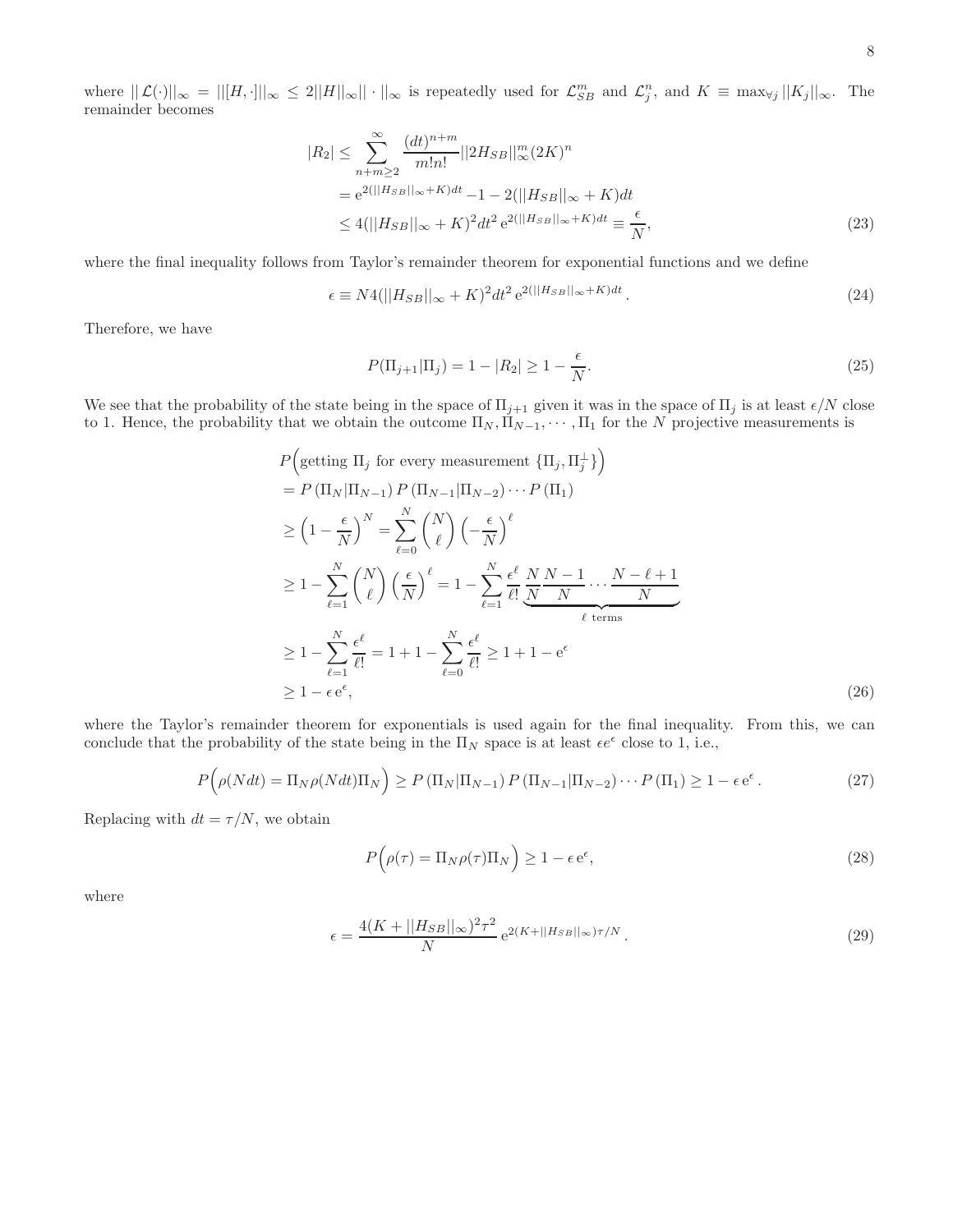## MATHEMATICAL DETAILS FOR THE PULSE STEERING

This section provides the mathematical background for the pulse steering method. The following two Lemmas generalize the fact that the sum of different powers of a phase is of order  $O(1)$ , i.e., it does not grow with the number of terms in the sum. Theorem 2 is the backbone for the pulse method result, and it generalizes Eq. (16) in [\[11\]](#page-4-6) and Theorem 1 in [\[25\]](#page-5-1) to time-dependent Hermitian operators.

<span id="page-8-0"></span>**Lemma 1.** For any real number  $\phi \neq 0 \pmod{2\pi}$  and any positive integer k,

$$
\lim_{N \to \infty} \left| \sum_{n=0}^{N-1} \left( \frac{n}{N} \right)^k e^{in\phi} \right| = \frac{1}{|1 - e^{i\phi}|}.
$$

Proof. Let us define the finite sequence

$$
S_N(\phi) \equiv \sum_{n=0}^{N-1} e^{in\phi} = \frac{1 - e^{iN\phi}}{1 - e^{i\phi}}.
$$

One can observe that

$$
\sum_{n=0}^{N-1} \left(\frac{n}{N}\right)^k e^{in\phi} = \left(\frac{-i}{N}\right)^k \left(\frac{d}{d\phi}\right)^k S_N(\phi) = \left(\frac{-i}{N}\right)^k \left(\frac{d}{d\phi}\right)^k \frac{1 - e^{iN\phi}}{1 - e^{i\phi}}.\tag{30}
$$

As N goes to infinity, we only have to keep track of the  $N^k$  order terms since the lower order terms will vanish when multiplying the pre-factor  $1/N^k$ . One can see that the only term with  $O(N^k)$  is the  $d^k/d\phi^k$  acting on the phase, i.e.,

$$
\left| \left( \frac{d}{d\phi} \right)^k \frac{1 - e^{iN\phi}}{1 - e^{i\phi}} \right| = \frac{1}{|1 - e^{i\phi}|} N^k + O\left( N^{k-1} \right).
$$

Combining with the pre-factor  $1/N^k$  and taking the limit  $N \to \infty$ , we obtain the result claimed.

This indicates that for any polynomial function  $p_k(x)$  of order k, the infinite series is bounded, i.e.,  $\left|\sum_{n=0}^{N-1} p_k(n/N) e^{in\phi}\right| < \infty$  as  $N \to \infty$ . In addition, the coefficient is constant in k. Therefore, one can expect it works for any analytic function  $f(x)$ , i.e.,  $\left|\sum_{n=0}^{N-1} f(n/N) e^{in\phi}\right| < \infty$  as  $N \to \infty$ . Intuitively, this is true because of Lemma [1](#page-8-0) and the fact that any analytic function allows a Taylor expansion from any point in its analytic region, i.e., we can Taylor expand  $f(x)$  from the origin,

$$
f(x) = \sum_{k=0}^{\infty} \frac{f^{(k)}(0)}{k!} x^{k}.
$$

The quantity in question is

$$
\lim_{N \to \infty} \lim_{K \to \infty} \left| \sum_{n=0}^{N-1} \sum_{k=0}^{K} \frac{f^{(k)}(0)}{k!} \left( \frac{n}{N} \right)^k e^{in\phi} \right| \leq \lim_{K \to \infty} \lim_{N \to \infty} \sum_{k=0}^{K} \frac{|f^{(k)}(0)|}{k!} \left| \sum_{n=0}^{N-1} \left( \frac{n}{N} \right)^k e^{in\phi} \right|
$$
\n
$$
= \frac{1}{|1 - e^{i\phi}|} \sum_{k=0}^{\infty} \frac{|f^{(k)}(0)|}{k!} < C,
$$
\n(31)

<span id="page-8-1"></span>where the first equality uses Lemma [1](#page-8-0) and the analyticity of  $f(x)$ . A more formal statement is provided below. **Lemma 2.** Let  $f(x)$  be a real analytic function in R and  $\phi \neq 0$  (mod  $2\pi$ ). Then there exists a constant C such that

$$
\lim_{N \to \infty} \left| \sum_{n=0}^{N-1} f\left(\frac{n}{N}\right) e^{in\phi} \right| < C.
$$

In addition, any partial sum is also bounded by the same constant  $C$ , i.e.,

$$
\lim_{N \to \infty} \left| \sum_{n=L}^{M} f\left(\frac{n}{N}\right) e^{in\phi} \right| < C,
$$

where  $M > L$ .

 $\Box$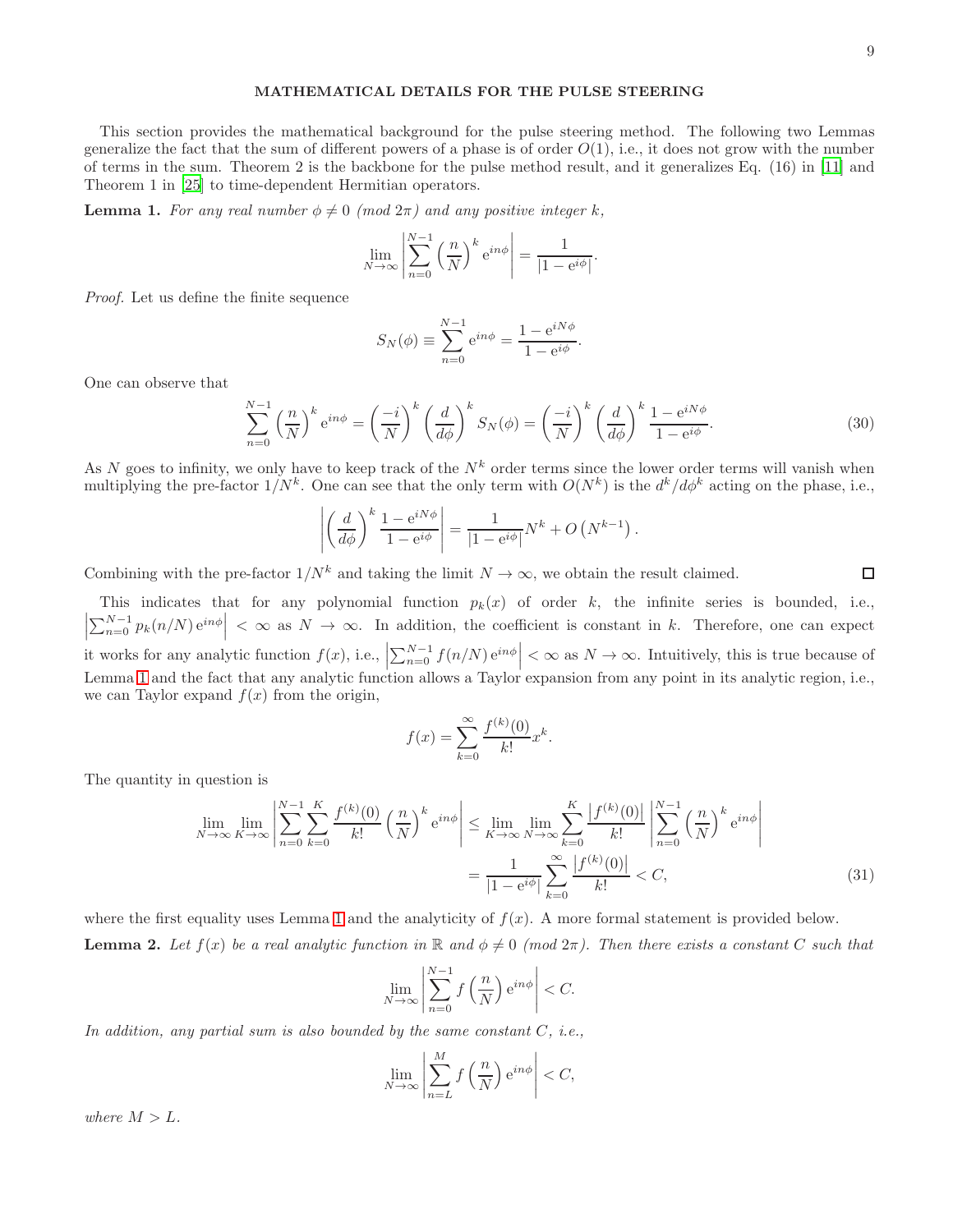*Proof.* From Taylor's Theorem, we have for any x and any truncation order  $K$ 

<span id="page-9-0"></span>
$$
f(x) = \sum_{k=0}^{K} \frac{f^{(k)}(0)}{k!} x^{k} + \frac{f^{(K+1)}(x')}{(K+1)!} x^{K+1},
$$

where  $x' \in [0, x]$ .

We first evaluate the full sum. The quantity in question is

$$
\left| \sum_{n=0}^{N-1} f\left(\frac{n}{N}\right) e^{in\phi} \right| \le \left| \sum_{n=0}^{N-1} \sum_{k=0}^{K} \frac{f^{(k)}(0)}{k!} \left(\frac{n}{N}\right)^k e^{in\phi} \right| + \left| \sum_{n=0}^{N-1} \frac{f^{(K+1)}(x'_n)}{(K+1)!} \left(\frac{n}{N}\right)^{K+1} e^{in\phi} \right|
$$
\n
$$
\equiv S_1 + S_2,
$$
\n(32)

where  $x'_n \in [0, n/N]$ . We first evaluate the first term  $S_1$ , i.e.,

$$
S_{1} = \left| \sum_{n=0}^{N-1} \sum_{k=0}^{K} \frac{f^{(k)}(0)}{k!} \left( \frac{n}{N} \right)^{k} e^{in\phi} \right| \leq \sum_{k=0}^{K} \frac{|f^{(k)}(0)|}{k!} \left| \sum_{n=0}^{N-1} \left( \frac{n}{N} \right)^{k} e^{in\phi} \right|
$$
  
\n
$$
= \sum_{k=0}^{K} \frac{|f^{(k)}(0)|}{k!} \frac{1}{N^{k}} \left| \left( \frac{d}{d\phi} \right)^{k} \frac{1 - e^{iN\phi}}{1 - e^{i\phi}} \right|
$$
  
\n
$$
= \sum_{k=0}^{K} \frac{|f^{(k)}(0)|}{k!} \frac{1}{N^{k}} \left| \sum_{l=0}^{k} \frac{k!}{l!(k-l)!} \left( \frac{d}{d\phi} \right)^{l} \frac{1}{1 - e^{i\phi}} \left( \frac{d}{d\phi} \right)^{k-l} (1 - e^{iN\phi}) \right|
$$
  
\n
$$
\leq \sum_{k=0}^{K} \frac{|f^{(k)}(0)|}{k!} \sum_{l=0}^{k} \frac{k!}{l!(k-l)!} \left| \frac{1}{N^{l}} \left( \frac{d}{d\phi} \right)^{l} \frac{1}{1 - e^{i\phi}} \right| \left| \frac{1}{N^{k-l}} \left( \frac{d}{d\phi} \right)^{k-l} (1 - e^{iN\phi}) \right|.
$$
 (33)

The last norm is bounded by 2 (i.e., it is 1 for  $k - l \ge 1$  and  $\le 2$  for  $k - l = 0$ ). The middle term with lth order derivative on  $1/(1-e^{i\phi})$  can be evaluated by observing that there are  $2^{l-1}$  terms, where each term is no larger than  $l!/N^lC^{l+1}_{\phi}$ , where  $C_{\phi} = \min\{1, |1 - e^{i\phi}| \}$ . Therefore, the middle term can be bounded by  $l!/(NC_{\phi}/2)^l2C_{\phi}$ . Combing together, we get

$$
S_1 \leq \frac{1}{C_{\phi}} \sum_{k=0}^{K} \frac{|f^{(k)}(0)|}{k!} \sum_{l=0}^{k} \frac{k!}{l!(k-l)!} \frac{l!}{(NC_{\phi}/2)^l}
$$
  
\n
$$
= \frac{1}{C_{\phi}} \sum_{k=0}^{K} \frac{|f^{(k)}(0)|}{k!} \sum_{l=0}^{k} \frac{k(k-1)\cdots(k-l+1)}{(NC_{\phi}/2)^l}
$$
  
\n
$$
\leq \frac{1}{C_{\phi}} \sum_{k=0}^{K} \frac{|f^{(k)}(0)|}{k!} \sum_{l=0}^{k} \left(\frac{k}{2K}\right)^l \text{ when } N \geq 4K/C_{\phi}
$$
  
\n
$$
= \frac{1}{C_{\phi}} \sum_{k=0}^{K} \frac{|f^{(k)}(0)|}{k!} \frac{1 - \left(\frac{k}{2K}\right)^{k+1}}{1 - \frac{k}{2K}} \leq \frac{2}{C_{\phi}} \sum_{k=0}^{K} \frac{|f^{(k)}(0)|}{k!} \to C \text{ as } K \to \infty,
$$
 (34)

where the final quantity converges as  $K \to \infty$  (because  $f(x)$  is analytic and its Taylor series converges absolutely).

The second term  $S_2$  in [\(32\)](#page-9-0) can be bounded as

$$
S_2 = \left| \sum_{n=0}^{N-1} \frac{f^{(K+1)}(x'_n)}{(K+1)!} \left(\frac{n}{N}\right)^{K+1} e^{in\phi} \right| \le \left| \frac{f^{(K+1)}(x^*)}{(K+1)!} \right| \left| \sum_{n=0}^{N-1} \left(\frac{n}{N}\right)^{K+1} \right| \le \left| \frac{f^{(K+1)}(x^*)}{(K+1)!} \right| N, \tag{35}
$$

where  $x^*$  is such that  $|f^{(K+1)}(x^*)| = \max_{x \in [0,1]} \{|f^{(K+1)}(x)|\}$ . Recall that whenever  $N \ge 4K/C_\phi$ ,  $S_1$  is bounded as [\(34\)](#page-9-1). We set  $N = 4K/C_{\phi}$  and we have

<span id="page-9-2"></span><span id="page-9-1"></span>
$$
S_2 \le \left| \frac{f^{(K+1)}(x^*)}{(K+1)!} \right| \frac{4K}{C_\phi} \le \frac{4}{C_\phi} \left| \frac{f^{(K+1)}(x^*)}{(K+1)!} 2^{K+1} \right| \to 0 \quad \text{as} \quad K \to \infty,
$$
\n(36)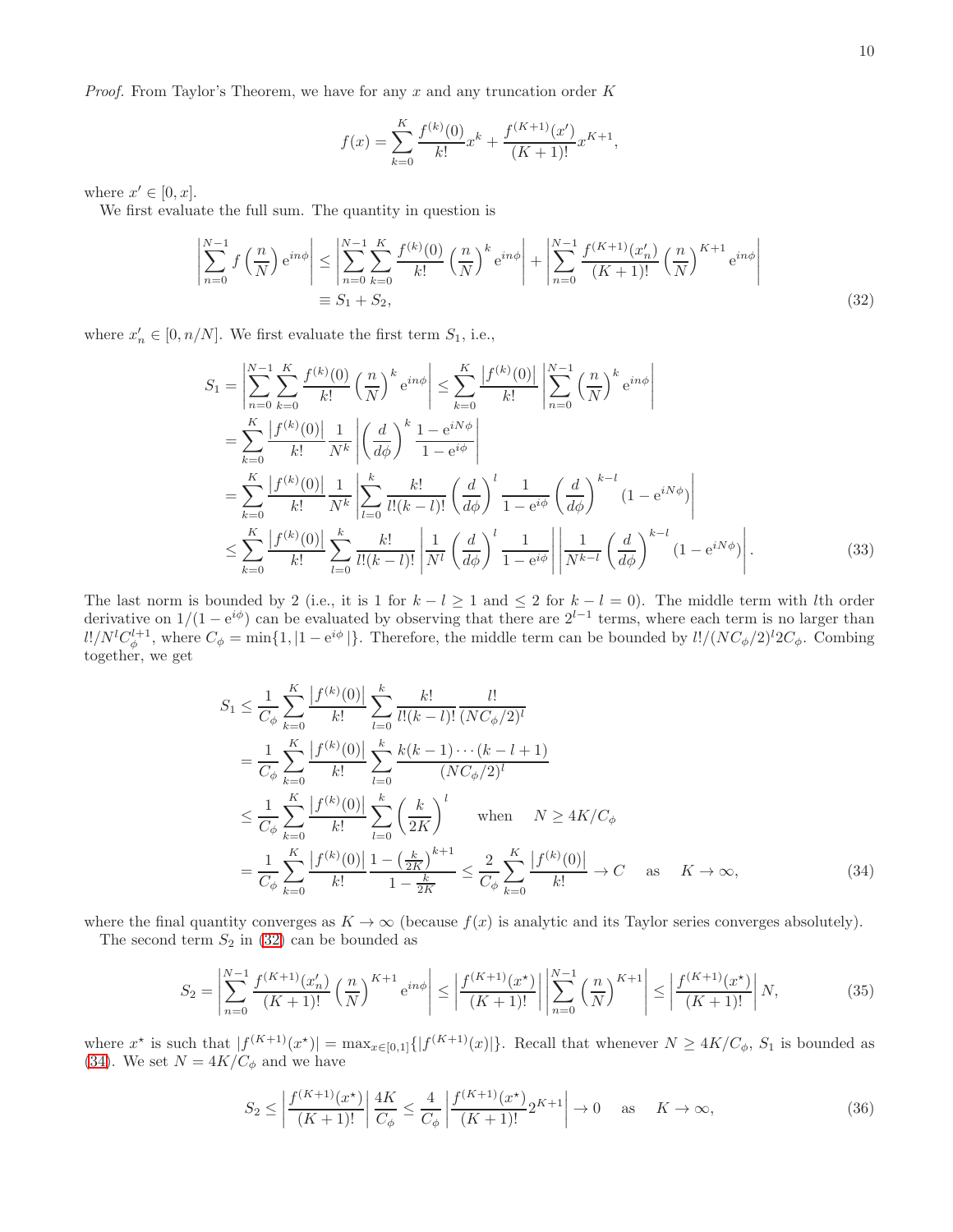where the last quantity is the  $(K + 1)$ <sup>th</sup> term of the Taylor expansion of  $f(x^* + 2)$  from  $x^*$ , which approaches 0 as K increases. Finally, since the inequality [\(32\)](#page-9-0) holds for any K and N, we can set  $N = 4K/C_{\phi}$  and take  $K \to \infty$ . Therefore, we obtain the result

$$
\lim_{N \to \infty} \left| \sum_{n=0}^{N-1} f\left(\frac{n}{N}\right) e^{in\phi} \right| \le C.
$$

The partial sum can be evaluated in a similar manner to [\(32\)](#page-9-0), i.e.,

$$
\left| \sum_{n=L}^{M} f\left(\frac{n}{N}\right) e^{in\phi} \right| \leq \left| \sum_{n=L}^{M} \sum_{k=0}^{K} \frac{f^{(k)}(0)}{k!} \left(\frac{n}{N}\right)^k e^{in\phi} \right| + \left| \sum_{n=L}^{M} \frac{f^{(K+1)}(x'_n)}{(K+1)!} \left(\frac{n}{N}\right)^{K+1} e^{in\phi} \right|
$$
\n
$$
\equiv S_1 + S_2.
$$
\n(37)

The first term is

$$
S_{1} \leq \sum_{k=0}^{K} \frac{|f^{(k)}(0)|}{k!} \left| \sum_{n=L}^{M} \left(\frac{n}{N}\right)^{k} e^{in\phi} \right| = \sum_{k=0}^{K} \frac{|f^{(k)}(0)|}{k!} \frac{1}{N^{k}} \left| \left(\frac{d}{d\phi}\right)^{k} e^{iL\phi} \frac{1 - e^{i(M-L)\phi}}{1 - e^{i\phi}} \right|
$$
  
\n
$$
= \sum_{k=0}^{K} \frac{|f^{(k)}(0)|}{k!} \frac{1}{N^{k}} \left| \sum_{l=0}^{k} \frac{k!}{l!(k-l)!} \left(\frac{d}{d\phi}\right)^{l} \frac{1}{1 - e^{i\phi}} \left(\frac{d}{d\phi}\right)^{k-l} \left(e^{iL\phi} - e^{iM\phi}\right) \right|
$$
  
\n
$$
\leq \sum_{k=0}^{K} \frac{|f^{(k)}(0)|}{k!} \sum_{l=0}^{k} \frac{k!}{l!(k-l)!} \left| \frac{1}{N^{l}} \left(\frac{d}{d\phi}\right)^{l} \frac{1}{1 - e^{i\phi}} \left| \frac{1}{N^{k-l}} \left(\frac{d}{d\phi}\right)^{k-l} \left(e^{iL\phi} - e^{iM\phi}\right) \right|
$$
  
\n
$$
\leq \frac{2}{C_{\phi}} \sum_{k=0}^{K} \frac{|f^{(k)}(0)|}{k!} \to C \quad \text{as} \quad K \to \infty,
$$
  
\n(39)

where  $(39)$  has the same bound as  $(34)$ . The second term is similarly to  $(35)$  as

$$
S_2 = \left| \sum_{n=L}^{M} \frac{f^{(K+1)}(x'_n)}{(K+1)!} \left(\frac{n}{N}\right)^{K+1} e^{in\phi} \right| \le \left| \frac{f^{(K+1)}(x^*)}{(K+1)!} \right| (M-L), \tag{40}
$$

which approaches 0 as  $K \to \infty$  while  $N = 4K/C_{\phi}$ . This completes the proof.

**Theorem 2.** For a time dependent Hermitian matrix  $H(t)$ , where the real and imaginary parts of each element are analytic functions of t, and a unitary matrix U with a spectral decomposition  $\sum_{\mu=1}^m e^{i\phi_\mu} P_\mu$ , where  $e^{i\phi_\mu} \neq e^{i\phi_\nu}$ whenever  $\mu \neq \nu$  and  $P_{\mu}$  projectors,

$$
\left\| U^{\dagger N} \prod_{\ell=0}^{N-1} U e^{-iH(\ell t/N)t/N} - \prod_{\ell=0}^{N-1} e^{-i \sum_{\mu=1}^m \frac{t}{N} P_{\mu} H\left(\frac{\ell t}{N}\right) P_{\mu}} \right\| = O\left(\frac{1}{N}\right),\tag{41}
$$

or equivalently

$$
\lim_{N \to \infty} U^{\dagger N} \prod_{\ell=0}^{N-1} U e^{-iH(\ell t/N)t/N} = \mathcal{T} e^{-i \sum_{\mu=1}^{m} \int_{0}^{t} P_{\mu} H(s) P_{\mu} ds}, \tag{42}
$$

where  $\mathcal T$  is the descending time ordering operator.

Proof. First we rewrite the product as

$$
U^{\dagger N} \prod_{\ell=0}^{N-1} U e^{-iH(\ell t/N)t/N}
$$
  
= 
$$
U^{\dagger N-1} e^{-iH((N-1)t/N)t/N} U^{N-1} U^{\dagger N-2} e^{-iH((N-2)t/N)t/N} U^{N-2} \cdots U^{\dagger} e^{-iH(t/N)t/N} U e^{-iH(0)t/N}
$$
  
= 
$$
e^{-iH_{N-1}t/N} e^{-iH_{N-2}t/N} \cdots e^{-iH_0t/N} = \prod_{\ell=0}^{N-1} e^{-iH_{\ell}t/N},
$$
(43)

<span id="page-10-0"></span> $\Box$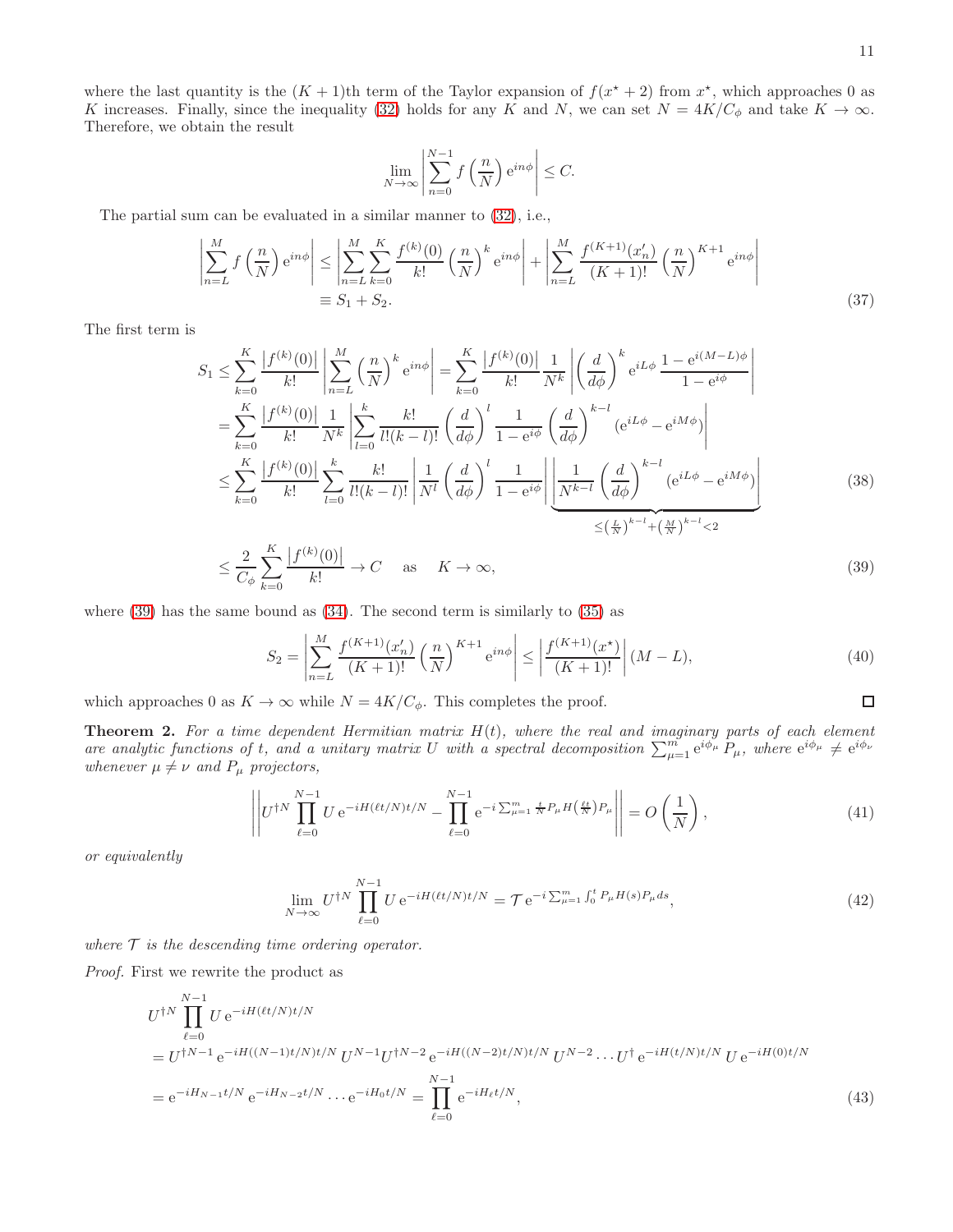where

<span id="page-11-1"></span><span id="page-11-0"></span>
$$
H_{\ell} \equiv U^{\dagger \ell} H(\ell t/N) U^{\ell}.
$$

The product of exponentials can be Taylor expanded and compared at the same order of  $t/N$ , i.e.,

$$
\prod_{\ell=0}^{N-1} e^{-iH_{\ell}t/N} = \sum_{k_0, \dots, k_{N-1}=0}^{\infty} \left(\frac{-it}{N}\right)^{k_{N-1}} \cdots \left(\frac{-it}{N}\right)^{k_0} \frac{H_{N-1}^{k_{N-1}}}{k_{N-1}!} \cdots \frac{H_0^{k_0}}{k_0!}
$$
\n
$$
= \sum_{k=0}^{\infty} \frac{1}{k!} \left(\frac{-it}{N}\right)^k \sum_{k_0 + \dots + k_{N-1}=k} \frac{k!}{k_0! \cdots k_{N-1}!} H_{N-1}^{k_{N-1}} \cdots H_0^{k_0}
$$
\n
$$
= \sum_{k=0}^{\infty} \frac{1}{k!} \left(\frac{-it}{N}\right)^k \mathcal{T} \left[\left(\sum_{\ell=0}^{N-1} H_{\ell}\right)^k\right]
$$
\n
$$
= \sum_{k=0}^{\infty} \frac{1}{k!} \left(-it\right)^k \frac{N-1}{k_{N-1}} \mathcal{T} \left(\frac{N}{k_{N-1}}\right) \tag{44}
$$

<span id="page-11-2"></span>
$$
= I + \sum_{k=1}^{\infty} \frac{1}{k!} \left(\frac{-it}{N}\right)^k \sum_{\ell_1, \cdots, \ell_k = 0}^{N-1} \mathcal{T}(H_{\ell_1} \cdots H_{\ell_k}),
$$
\n(45)

where  $\mathcal T$  is the descending ordering operator, i.e,  $\mathcal T(H_{j_1}\cdots H_{j_k})=H_{r_1}\cdots H_{r_k}$  with  $r_1\geq \cdots \geq r_k$  and  $\{r_q\}_{q=1}^k=1$  ${j_q}_{q=1}^k$ , and [\(44\)](#page-11-0) is from the multinomial theorem. Recall that the spectral decomposition of U is  $\sum_{\mu=1}^m e^{i\phi_\mu} P_\mu$ . Now we insert the spectral projectors  $P_{\mu}$  and separate [\(45\)](#page-11-1) into two sums, i.e.,

$$
\prod_{\ell=0}^{N-1} e^{-iH_{\ell}t/N}
$$
\n
$$
= I + \sum_{k=1}^{\infty} \frac{1}{k!} \left(\frac{-it}{N}\right)^{k} \sum_{\ell_{1}, \cdots, \ell_{k}=0}^{N-1} \left[ \sum_{\mu=1}^{m} \mathcal{T}(P_{\mu}H_{\ell_{1}}P_{\mu} \cdots P_{\mu}H_{\ell_{k}}P_{\mu}) + \sum_{(\mu_{0}, \cdots, \mu_{k}) \in \sigma} \mathcal{T}(P_{\mu_{0}}H_{\ell_{1}}P_{\mu_{1}} \cdots P_{\mu_{k-1}}H_{\ell_{k}}P_{\mu_{k}}) \right], (46)
$$

where  $\mathcal T$  only order  $\ell_j$  but not  $\mu_j$ , and

<span id="page-11-3"></span> $\sigma = {\mu_0, \cdots, \mu_k \in \{1, \cdots, m\} \mid \text{excluding any case with } \mu_0 = \mu_1 \cdots = \mu_k}.$ 

Recall from the definition of  $H_{\ell}$ , we have  $P_{\mu}H_{\ell}P_{\mu} = P_{\mu}H(t\ell/N)P_{\mu}$ . Inserting this equality back to the first sum in [\(46\)](#page-11-2) and deriving backwards along [\(45\)](#page-11-1) and [\(44\)](#page-11-0) by replacing each  $H_{\ell}$  with  $P_{\mu}H(t\ell/N)P_{\mu}$ , we have

$$
\prod_{\ell=0}^{N-1} e^{-iH_{\ell}t/N} = \sum_{\mu=1}^{m} P_{\mu} \prod_{\ell=0}^{N-1} e^{-i\frac{t}{N}P_{\mu}H(\frac{\ell t}{N})P_{\mu}} P_{\mu} \n+ \sum_{k=1}^{\infty} \frac{1}{k!} \left(\frac{-it}{N}\right)^{k} \sum_{\ell_{1},\dots,\ell_{k}=0}^{N-1} \sum_{(\mu_{0},\dots,\mu_{k}) \in \sigma} \mathcal{T}(P_{\mu_{0}} H_{\ell_{1}} P_{\mu_{1}} \cdots P_{\mu_{k-1}} H_{\ell_{k}} P_{\mu_{k}}),
$$
\n(47)

where the product  $\prod$  assumes descending order. One can see that the first term is a unitary operator block-diagonal in U's spectrum  $\{P_\mu\}$ . The second term will decay to 0 as N goes to infinity. This is mainly due to Lemma [2](#page-8-1) (applied to the real and imaginary part of each element of H). For each  $\mu \neq \nu$  (implying  $e^{i\phi_{\mu}} \neq e^{i\phi_{\nu}}$ ), we have

$$
\left| \left| P_{\mu} \left( \sum_{\ell=0}^{N-1} H_{\ell} \right) P_{\nu} \right| \right| = \left| \left| P_{\mu} \left[ \sum_{\ell=0}^{N-1} e^{i\ell(\phi_{\nu} - \phi_{\mu})} H(t\ell/N) \right] P_{\nu} \right| \right| \leq \left| \left| \sum_{\ell=0}^{N-1} e^{i\ell(\phi_{\nu} - \phi_{\mu})} H(t\ell/N) \right| \right| \leq C \tag{48}
$$

for some constant C. For convenience, we use operator norm (or max norm) for  $|| \cdot ||$ . In particular, it says that there exists a constant  $C$  that bounds  $\Big|$  $\left| P_{\mu}\left(\sum_{\ell=0}^{N-1} H_{\ell}\right) P_{\nu} \right|$ for any N. In general, C depends on  $\mu$  and  $\nu$ . However, we can choose C to be the largest among all  $\mu$ ,  $\nu$ .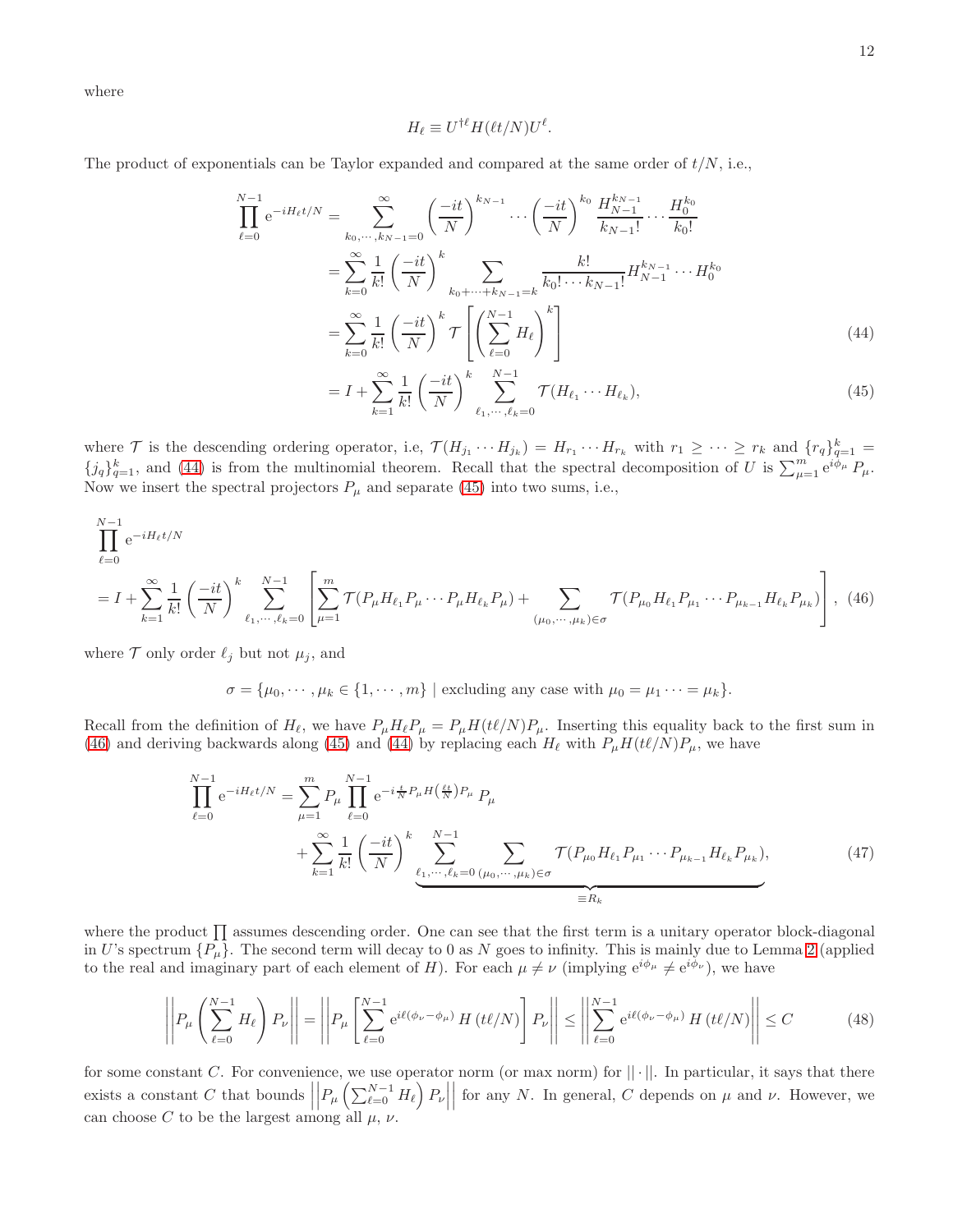To evaluate  $R_k$ , we first break the sum with the ordered products into different sets of restricted region, i.e., for each set of  $(\mu_0, \dots, \mu_k) \in \sigma$ ,

$$
\sum_{\ell_1,\dots,\ell_k=0}^{N-1} \mathcal{T}(P_{\mu_0} H_{\ell_1} P_{\mu_1} \cdots P_{\mu_{k-1}} H_{\ell_k} P_{\mu_k})
$$
\n
$$
= k! \sum_{(\ell_1,\dots,\ell_k)\in\Theta_k} P_{\mu_0} H_{\ell_1} P_{\mu_1} \cdots P_{\mu_{k-1}} H_{\ell_k} P_{\mu_k}
$$
\n
$$
+ \frac{k!}{2!} \sum_{(\ell_1,\dots,\ell_k)\in\Theta_{k-1}} P_{\mu_0} H_{\ell_1} P_{\mu_1} \cdots P_{\mu_{k-1}} H_{\ell_k} P_{\mu_k}
$$
\n
$$
+ \frac{k!}{3!} \sum_{(\ell_1,\dots,\ell_k)\in\Theta_{k-2}} P_{\mu_0} H_{\ell_1} P_{\mu_1} \cdots P_{\mu_{k-1}} H_{\ell_k} P_{\mu_k}
$$
\n
$$
\vdots
$$
\n
$$
+ \frac{k!}{k!} \sum_{(\ell_1,\dots,\ell_k)\in\Theta_1} P_{\mu_0} H_{\ell_1} P_{\mu_1} \cdots P_{\mu_{k-1}} H_{\ell_k} P_{\mu_k}, \qquad (49)
$$

where

$$
\Theta_k = \{\ell_1, \dots, \ell_k \in \{0, 1, \dots, N - 1\} \mid \ell_1 > \ell_2 > \dots > \ell_k\}
$$
  
\n
$$
\Theta_{k-1} = \{\ell_1, \dots, \ell_k \in \{0, 1, \dots, N - 1\} \mid \ell_1 > \dots > \ell_k, \text{ where } 1 \text{ "}>" \text{ is replaced by "="}\}
$$
  
\n
$$
\Theta_{k-2} = \{\ell_1, \dots, \ell_k \in \{0, 1, \dots, N - 1\} \mid \ell_1 > \dots > \ell_k, \text{ where } 2 \text{ "}>" \text{ are replaced by "="}\}
$$
  
\n
$$
\vdots
$$
  
\n
$$
\Theta_1 = \{\ell_1, \dots, \ell_k \in \{0, 1, \dots, N - 1\} \mid \ell_1 = \ell_2 \dots = \ell_k\}. \tag{50}
$$

For example, let  $k = 4$ , then  $(5 = 5 > 4 > 2) \in \Theta_{4-1}$ ,  $(6 > 5 = 5 > 2) \in \Theta_{4-1}$ ,  $(15 > 10 > 3 = 3) \in \Theta_{4-1}$ , etc.. The prefactor  $k!/q!$  means there are  $k!/q!$  ways to allocate k numbers to k slots with q of them being the same. Note that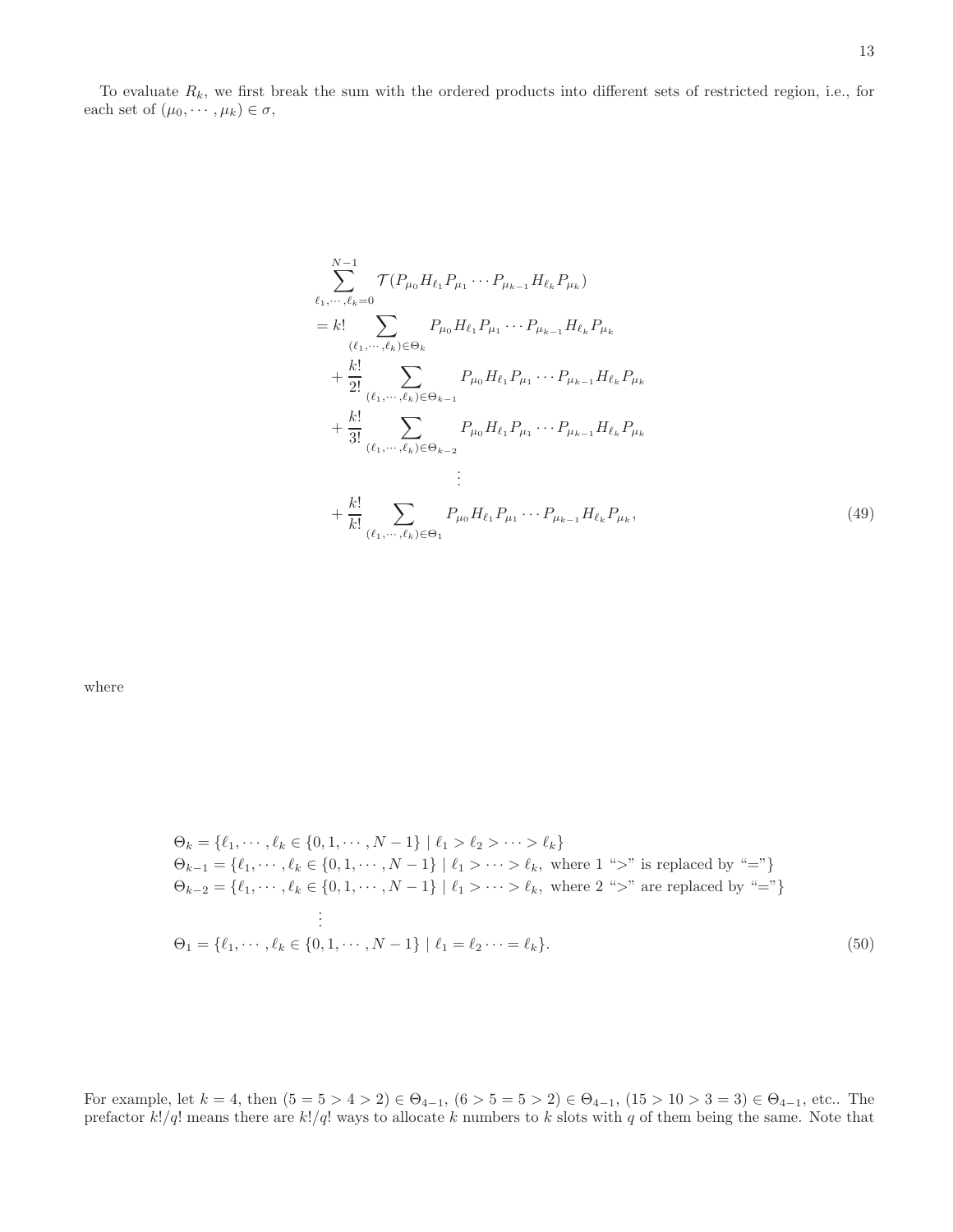the number of elements in each set is  $|\Theta_k| = {N \choose k}, |\Theta_{k-1}| = {N \choose k-1}$ , etc.. Therefore, we have

$$
||R_{k}|| = \left\| \sum_{(\mu_{0}, \cdots, \mu_{k}) \in \sigma} \sum_{\ell_{1}, \cdots, \ell_{k} = 0}^{N-1} \mathcal{T}(P_{\mu_{0}} H_{\ell_{1}} P_{\mu_{1}} \cdots P_{\mu_{k-1}} H_{\ell_{k}} P_{\mu_{k}}) \right\|
$$
  

$$
\leq \sum_{(\mu_{0}, \cdots, \mu_{k}) \in \sigma} \left( \left\| k! \sum_{(\ell_{1}, \cdots, \ell_{k}) \in \Theta_{k}} P_{\mu_{0}} H_{\ell_{1}} P_{\mu_{1}} \cdots P_{\mu_{k-1}} H_{\ell_{k}} P_{\mu_{k}} \right\| + \left\| \frac{k!}{2!} \sum_{(\ell_{1}, \cdots, \ell_{k}) \in \Theta_{k-1}} P_{\mu_{0}} H_{\ell_{1}} P_{\mu_{1}} \cdots P_{\mu_{k-1}} H_{\ell_{k}} P_{\mu_{k}} \right\|
$$
  

$$
\vdots
$$

$$
\leq \sum_{(\mu_0, \cdots, \mu_k) \in \sigma} \left( \left\| \sum_{k=1}^{k} \sum_{(\ell_1, \cdots, \ell_k) \in \Theta_1} P_{\mu_0} H_{\ell_1} P_{\mu_1} \cdots P_{\mu_{k-1}} H_{\ell_k} P_{\mu_k} \right\| \right)
$$
  

$$
\leq \sum_{(\mu_0, \cdots, \mu_k) \in \sigma} \left( \left\| k! \sum_{(\ell_1, \cdots, \ell_k) \in \Theta_k} P_{\mu_0} H_{\ell_1} P_{\mu_1} \cdots P_{\mu_{k-1}} H_{\ell_k} P_{\mu_k} \right\|
$$
  

$$
+ \frac{k!}{2!} \sum_{(\ell_1, \cdots, \ell_k) \in \Theta_{k-1}} ||P_{\mu_0}|| ||H_{\ell_1}|| ||P_{\mu_1}|| \cdots ||P_{\mu_{k-1}}||||H_{\ell_k}||||P_{\mu_k}||
$$
  

$$
\vdots
$$

$$
+\frac{k!}{k!} \sum_{(\ell_{1},\dots,\ell_{k})\in\Theta_{1}} ||P_{\mu_{0}}|| ||H_{\ell_{1}}|| ||P_{\mu_{1}}|| \cdots ||P_{\mu_{k-1}}|| ||H_{\ell_{k}}|| ||P_{\mu_{k}}||)
$$
  
\n
$$
\leq \sum_{(\mu_{0},\dots,\mu_{k})\in\sigma} \left( \left\| k! \sum_{(\ell_{1},\dots,\ell_{k})\in\Theta_{k}} P_{\mu_{0}} H_{\ell_{1}} P_{\mu_{1}} \cdots P_{\mu_{k-1}} H_{\ell_{k}} P_{\mu_{k}} \right\| + \frac{k!}{2!} \left( \frac{N}{k-1} \right) H_{\max}^{k} + \frac{k!}{3!} \left( \frac{N}{k-2} \right) H_{\max}^{k} + \cdots + \frac{k!}{k!} \left( \frac{N}{1} \right) H_{\max}^{k}
$$
  
\n
$$
\leq \sum_{(\mu_{0},\dots,\mu_{k})\in\sigma} \left( \left\| k! \sum_{(\ell_{1},\dots,\ell_{k})\in\Theta_{k}} P_{\mu_{0}} H_{\ell_{1}} P_{\mu_{1}} \cdots P_{\mu_{k-1}} H_{\ell_{k}} P_{\mu_{k}} \right\| + 2^{k} N^{k-1} H_{\max}^{k} \right). \tag{51}
$$

The remaining term is also  $O(N^{k-1})$  due to Lemma [2.](#page-8-1) This can be shown by first observing that for any  $(\mu_0, \dots, \mu_k)$ σ, there exists a pair  $μ_{j-1} ≠ μ_j$ . Therefore we can use Lemma [2](#page-8-1) to factor out a constant for the  $ℓ_j$  term, i.e.,

<span id="page-13-1"></span><span id="page-13-0"></span>
$$
\left\| k! \sum_{(\ell_1, \dots, \ell_k) \in \Theta_k} P_{\mu_0} H_{\ell_1} P_{\mu_1} \cdots P_{\mu_{k-1}} H_{\ell_k} P_{\mu_k} \right\|
$$
\n
$$
\leq k! \sum_{(\ell_1, \dots, \ell_{j-1}, \ell_{j+1}, \dots, \ell_k) \in \Theta_k^{(\ell_j)}} \left\| \sum_{\ell_j \geq \ell_{j-1}}^{e_j \leq \ell_{j-1}} P_{\mu_0} H_{\ell_1} P_{\mu_1} \cdots P_{\mu_{k-1}} H_{\ell_k} P_{\mu_k} \right\|
$$
\n
$$
\leq k! \sum_{(\ell_1, \dots, \ell_{j-1}, \ell_{j+1}, \dots, \ell_k) \in \Theta_k^{(\ell_j)}} \left\| P_{\mu_{j-1}} \left( \sum_{\ell_j \geq \ell_{j+1}}^{\ell_j \leq \ell_{j-1}} H_{\ell_j} \right) P_{\mu_j} \right\| H_{\max}^{k-1}
$$
\n
$$
\leq k! C H_{\max}^{k-1} \sum_{(\ell_1, \dots, \ell_{j-1}, \ell_{j+1}, \dots, \ell_k) \in \Theta_k^{(\ell_j)}} = k! C H_{\max}^{k-1} {N \choose k-1} \leq k N^{k-1} C H_{\max}^{k-1}, \tag{52}
$$